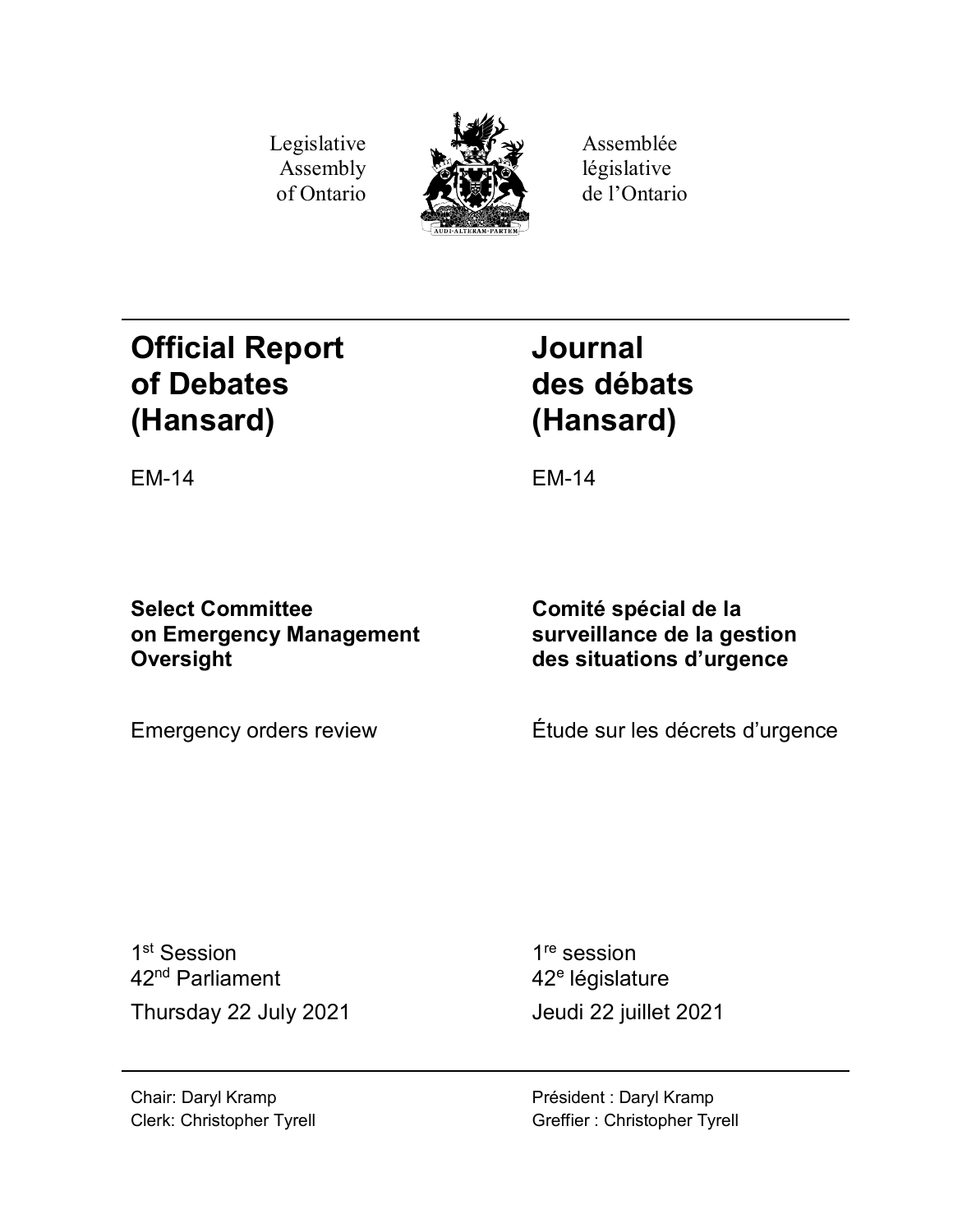Hansard and other documents of the Legislative Assembly can be on your personal computer within hours after each sitting. The address is:

## **Hansard on the Internet Le Journal des débats sur Internet**

L'adresse pour faire paraître sur votre ordinateur personnel le Journal et d'autres documents de l'Assemblée législative en quelques heures seulement après la séance est :

https://www.ola.org/

Reference to a cumulative index of previous issues may be obtained by calling the House Publications indexing staff at 416-325-7400.

### **Index inquiries Renseignements sur l'index**

Adressez vos questions portant sur des numéros précédents du Journal des débats au personnel de l'index, qui vous fourniront des références aux pages dans l'index cumulatif, en composant le 416-325-7400.

House Publications and Language Services Room 500, West Wing, Legislative Building 111 Wellesley Street West, Queen's Park Toronto ON M7A 1A2 Telephone 416-325-7400; fax 416-325-7430 Published by the Legislative Assembly of Ontario

 $\bigcircled{R}$   $\circledcirc$ 

Service linguistique et des publications parlementaires Salle 500, aile ouest, Édifice du Parlement 111, rue Wellesley ouest, Queen's Park Toronto ON M7A 1A2 Téléphone, 416-325-7400; télécopieur, 416-325-7430 Publié par l'Assemblée législative de l'Ontario

ISSN 2563-4402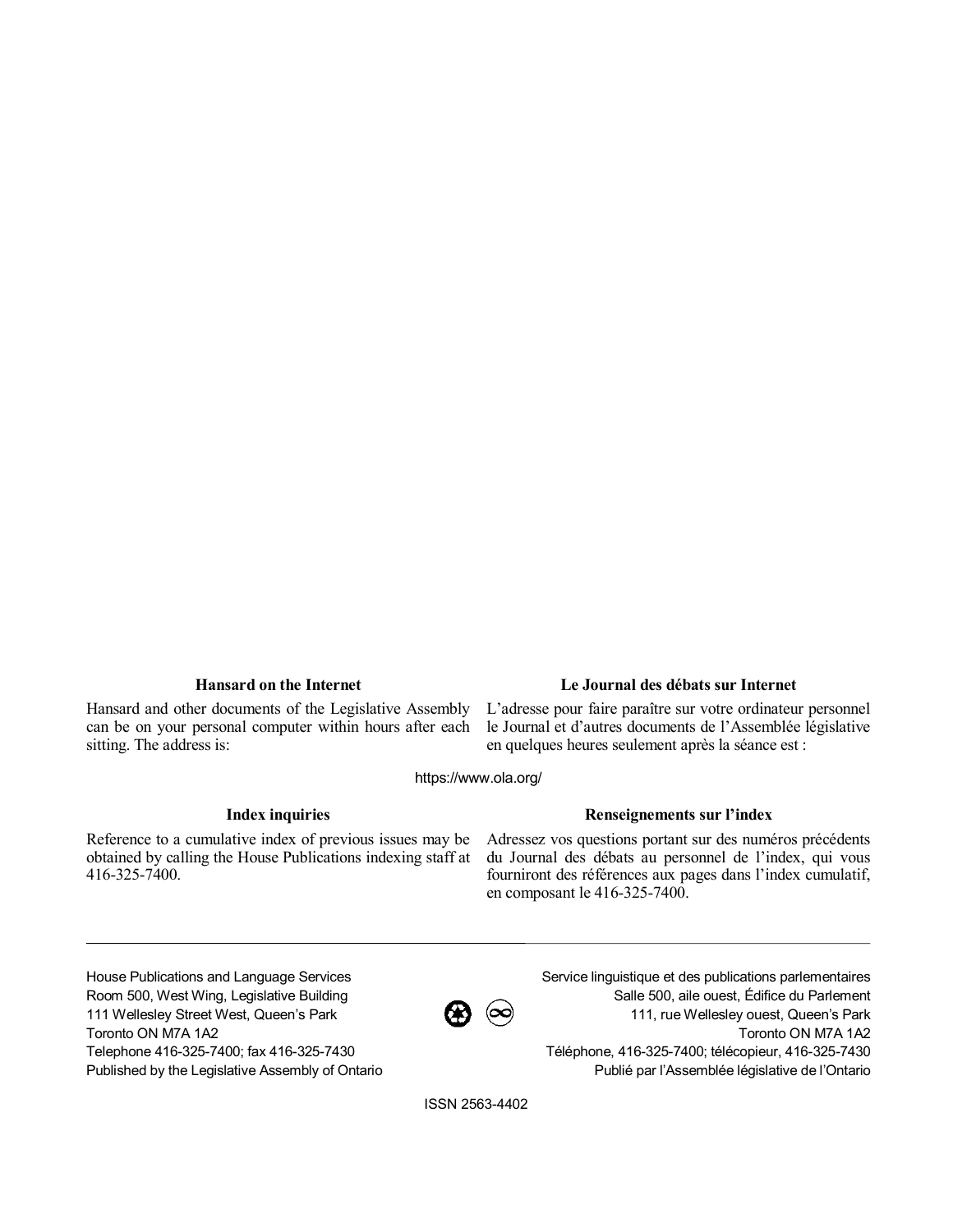## **CONTENTS**

## Thursday 22 July 2021

| $\overline{\phantom{0}}$<br>Emergency orders review. |  |
|------------------------------------------------------|--|
| Hon Sylvia Jones                                     |  |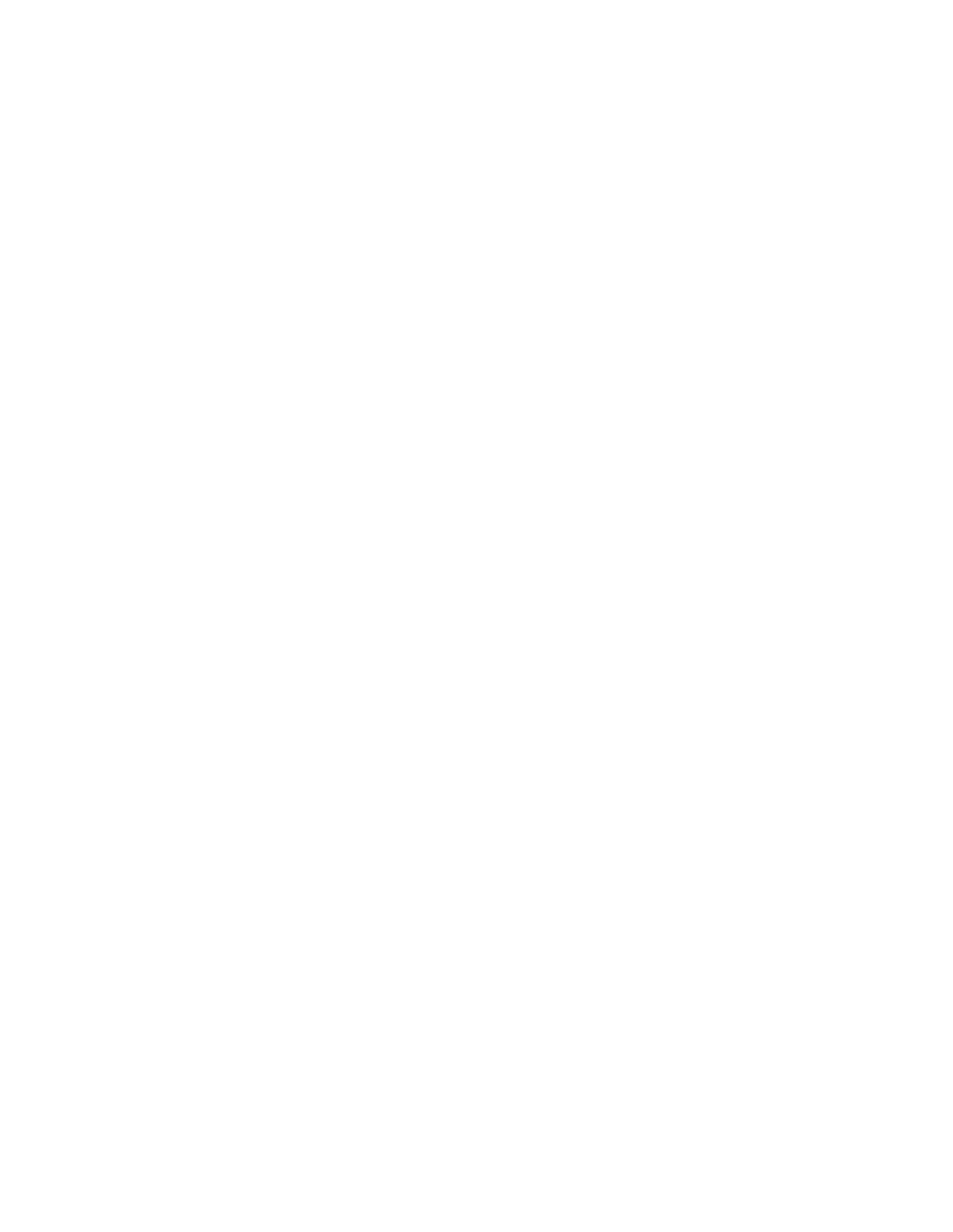## **SELECT COMMITTEE ON EMERGENCY MANAGEMENT OVERSIGHT**

Thursday 22 July 2021 Jeudi 22 juillet 2021

*The committee met at 1001 in room 151 and by video conference.*

#### EMERGENCY ORDERS REVIEW

**The Vice-Chair (Mr. Tom Rakocevic):** Let's call the meeting to order. I hope you are all well and that everyone is staying safe and healthy.

We have the following members in the room—we mentioned them all in the pre-meeting. Do we have anyone else who joined, other than the Solicitor General? Okay. We now also have our Solicitor General. Are there any other members who have joined and not yet been verified? No.

I won't go over all the Zoom rules, because I think you've heard them a million times by now, but are there any questions? No? Okay.

Pursuant to the order of the House dated July 15, 2020, this select committee has been appointed to receive oral reports from the Premier or his designates on any extensions of emergency orders by the Lieutenant Governor in Council related to the COVID-19 pandemic and the rationale for those extensions. The Solicitor General, the Honourable Sylvia Jones, who has been designated by the Premier, is here with us today—welcome—to provide this committee with that report.

Per the motion, this committee is empowered to meet as follows: up to 30 minutes for the Premier or his designates to make an opening statement; up to 60 minutes for members of the recognized parties to pose questions to the Premier or his designates in three rounds of 10 minutes for each party; and up to 10 minutes for the independent member to pose questions to the Premier or his designates in two rounds of five minutes each.

Following the Solicitor General's opening remarks, we will proceed in a question rotation as follows: 10 minutes to the official opposition, 10 minutes to the government, five minutes to the independent member; that's repeated again; and, finally, 10 minutes to the official opposition, and 10 minutes to the government.

Solicitor General, welcome. Please proceed with your introductory comments when ready.

**Hon. Sylvia Jones:** Thank you, Chair. I am pleased to join you for the 14th meeting of this select committee, which covers cabinet extensions and amendments up to July 21.

Ontario is seeing the results of a two-dose summer, which I'm sure all members will agree is fantastic news.

LEGISLATIVE ASSEMBLY OF ONTARIO ASSEMBLÉE LÉGISLATIVE DE L'ONTARIO

## **COMITÉ SPÉCIAL DE LA SURVEILLANCE DE LA GESTION DES SITUATIONS D'URGENCE**

All public health unit regions are in step 3 of our government's three-step Roadmap to Reopen, including Waterloo region, which delayed its entry into step 2 because of the spread of the Delta variant. The vaccination rollout is proceeding ahead of schedule, with over 60% of Ontarians over 12 years old having received a second dose of the vaccine.

Our efforts are focused on the home stretch, or the final mile: the approximately 20% of eligible Ontarians who have yet to get vaccinated even once. To reach this group, we are moving vaccines even closer to home by expanding the number of family doctors who can administer vaccines and getting more supply into local pharmacies. We also see our municipal partners targeting areas right where they live, to make getting vaccinations easier and more accessible.

Chair, before I move on to the amendments of existing orders—I had committed to responding to a question from MPP France Gélinas regarding where the money comes from for Ontario's paid COVID-19 sick days and which ministry has the lead in deciding if an employer gets their claim accepted or not. Employer reimbursement claims for employee paid sick days are made to the Workplace Safety and Insurance Board, which is responsible for determining whether an employer should be reimbursed. No government ministries, including the Ministry of Labour, Training and Skills Development, are involved in reviewing or deciding a claim. The government, specifically the Ministry of Labour, is providing the WSIB with funds for reimbursement payments to employers. I wish to stress here that the reimbursement program is not a WSIB program and is not funded by the insurance fund. As members of this committee likely already know, the WSIB is prohibited under the Workplace Safety and Insurance Act, 1997, from using the insurance funds for the purposes of making reimbursement payments. I hope this answers MPP Gélinas's question.

Moving on, I will review the remaining amendments made to orders up to July 21, 2021:

O. Reg. 363/20, steps of reopening, was amended to enable all Ontario public health units to enter step 3 of the Roadmap to Reopen.

O. Reg. 364/20, rules for areas at step 3, was amended to establish health and workplace safety measures for step 3 of the Roadmap to Reopen. Step 3 focuses on the resumption of additional outdoor and indoor services, with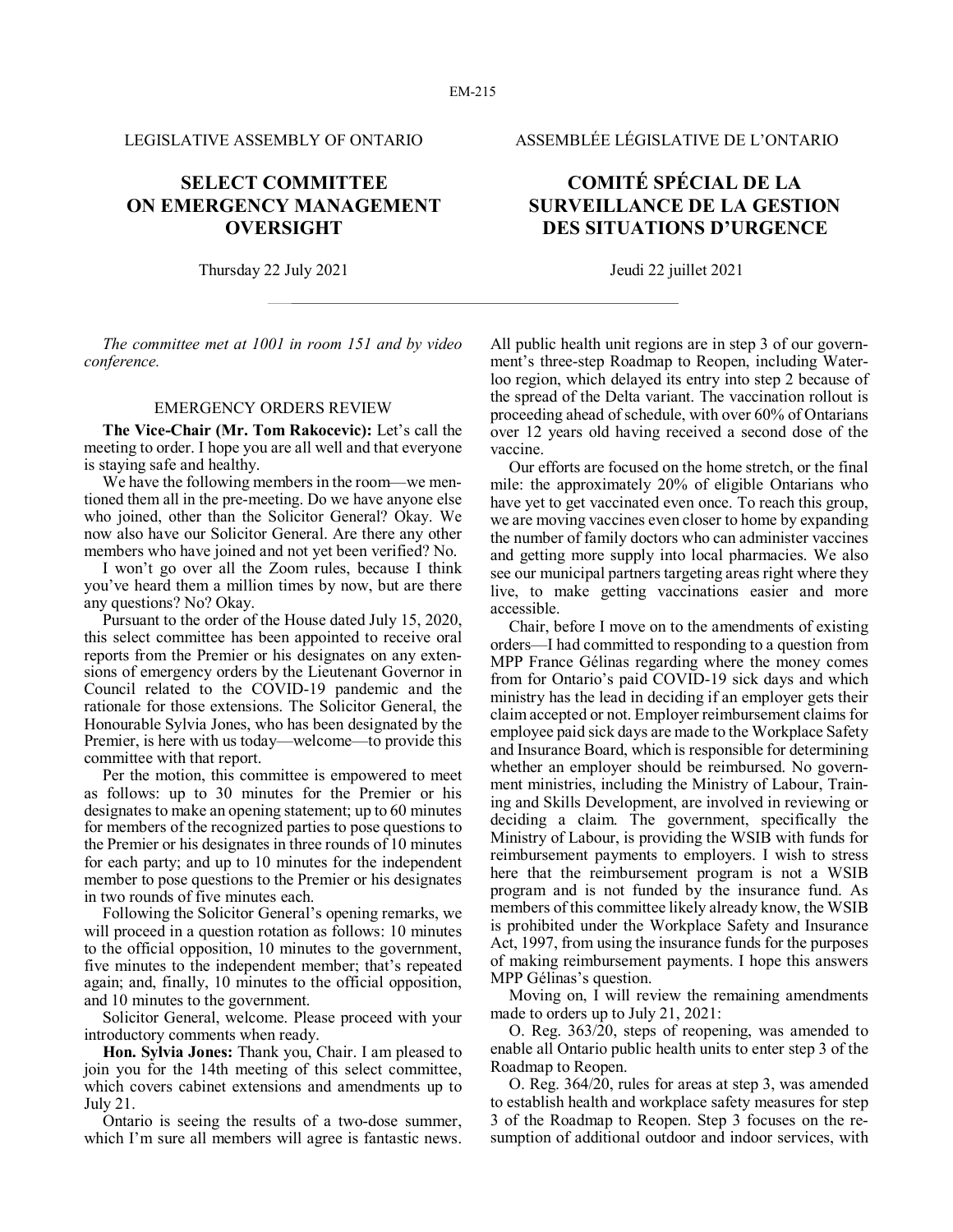larger numbers of people and fewer restrictions in place. I will touch on the highlights of this amendment; however, as always, the full regulation, with the complete list of health and safety measures, is available online.

Capacity limits for business or facilities open to the public: The person responsible for a place of business or facility that is open to the public shall limit capacity numbers so that members of the public are able to maintain a physical distance of at least two metres from every other person. This means that the capacity of retail is limited to the number of people who can maintain a physical distance of two metres.

Meeting or event spaces, conference centres and convention centres: A place that is open, including conference centres and convention centres, may rent out indoor or outdoor meeting or event spaces with the following conditions: The total number of members of the public permitted to be in an indoor portion of the space must be limited to the number who can maintain physical distancing of at least two metres, and may not exceed 50% capacity or a total of 1,000 individuals, whichever is less. An outdoor portion of the space may not exceed 75% capacity or totalling 5,000 individuals, whichever is less. The establishment must post a sign in a conspicuous location visible to the public that clearly states capacity limits. They must record the name and contact information of every individual who attends the event and maintain a record for at least one month.

For restaurants, bars and other food and drink establishments, the total number of patrons, whether indoors or outdoors, must be limited to the number who can maintain a physical distance from every other person in the establishment. There is no limit to the number of patrons a table can seat. Each table must be separated by a distance of at least two metres or by Plexiglas or some other impenetrable barrier. No person shall be permitted to dance at establishments without dance facilities.

Personal care services such as barbershops and hair salons, including services requiring the removal of a face covering, are limited to the number of people who can maintain a physical distance of two metres.

Indoor sports arenas and gyms are subject to a maximum 50% capacity of the indoor space. Capacity for indoor spectators is 50% of the usual seating capacity or 1,000 people, whichever is less. Capacity for outdoor spectators is 75% of seating capacity or 15,000 people, whichever is less.

Museums, galleries, historic sites, aquariums, zoos, landmarks, botanical gardens, science centres, casinos and bingo halls, amusement parks, fairs, rural exhibitions and festivals cannot exceed 50% capacity indoors and 75% capacity outdoors.

#### **1010**

Concert venues, cinemas and live theatre must operate at up to 50% capacity indoors or a maximum limit of 1,000 people for seated events—whichever is less; up to 75% capacity outdoors or a maximum limit of 5,000 people for unseated events; and up to 75% capacity outdoors or a maximum of 15,000 people for events with fixed seating, or whichever is less.

Real estate open houses are permitted with capacity limits to the number of people who can maintain a physical distance of two metres.

At this point, and in line with the legislative mandate of this committee, I will now walk through the remaining orders that are currently in effect until the first instance of August 18, 2021, and have not been extended since the last committee meeting. These updates are being presented in numerical order.

O. Reg. 74/20: This order authorizes specified health service providers within the meaning of the Connecting Care Act, 2019, to take reasonably necessary measures with respect to work deployment and staffing, to respond to, prevent and alleviate the outbreak of COVID-19, including redeploying staff to other health care providers and to assist long-term-care homes and retirement homes.

O. Reg. 76/20: This order allows document service in legal matters against the crown to be done electronically instead of in person. This order is needed to continue access to justice while reducing unnecessary contact between individuals in order to stop the spread of COVID-19.

O. Reg. 77/20 allows for work deployment measures in long-term-care homes to be developed and modified based on staffing priorities and abilities. It allows homes to implement redeployment plans as required. Long-termcare homes have been impacted by the pandemic and continue to rely on this regulation to help support staffing stability, which is crucial to prevent and manage outbreaks.

O. Reg. 95/20: This order provides long-term-care homes with increased flexibility through a temporary suspension of several requirements, enabling homes to better focus resources on providing high-quality resident care and safety needs of residents.

O. Reg. 98/20: This order is in place so that consumers can continue to file complaints with the Ministry of Government and Consumer Services about price gouging with respect to the necessary goods set out in the order, some of which remain in short supply.

O. Reg. 114/20 ensures a person is required to identify themselves by providing their name, date of birth and address to a police officer or other provincial offences officers if the officer has reasonable and probable grounds to believe the individual has committed an offence under subsection 10(1) of the reopening Ontario act. Without disclosure of this identifying information, provincial offences officers would be unable to effectively issue tickets under the reopening Ontario act.

O. Reg. 116/20: This order allows boards of health within the meaning of the Health Protection and Promotion Act to take any reasonably necessary measure with respect to work deployment and staffing to respond to, prevent and alleviate the COVID-19 pandemic, including redeploying staff within different locations or in between facilities of the board of health.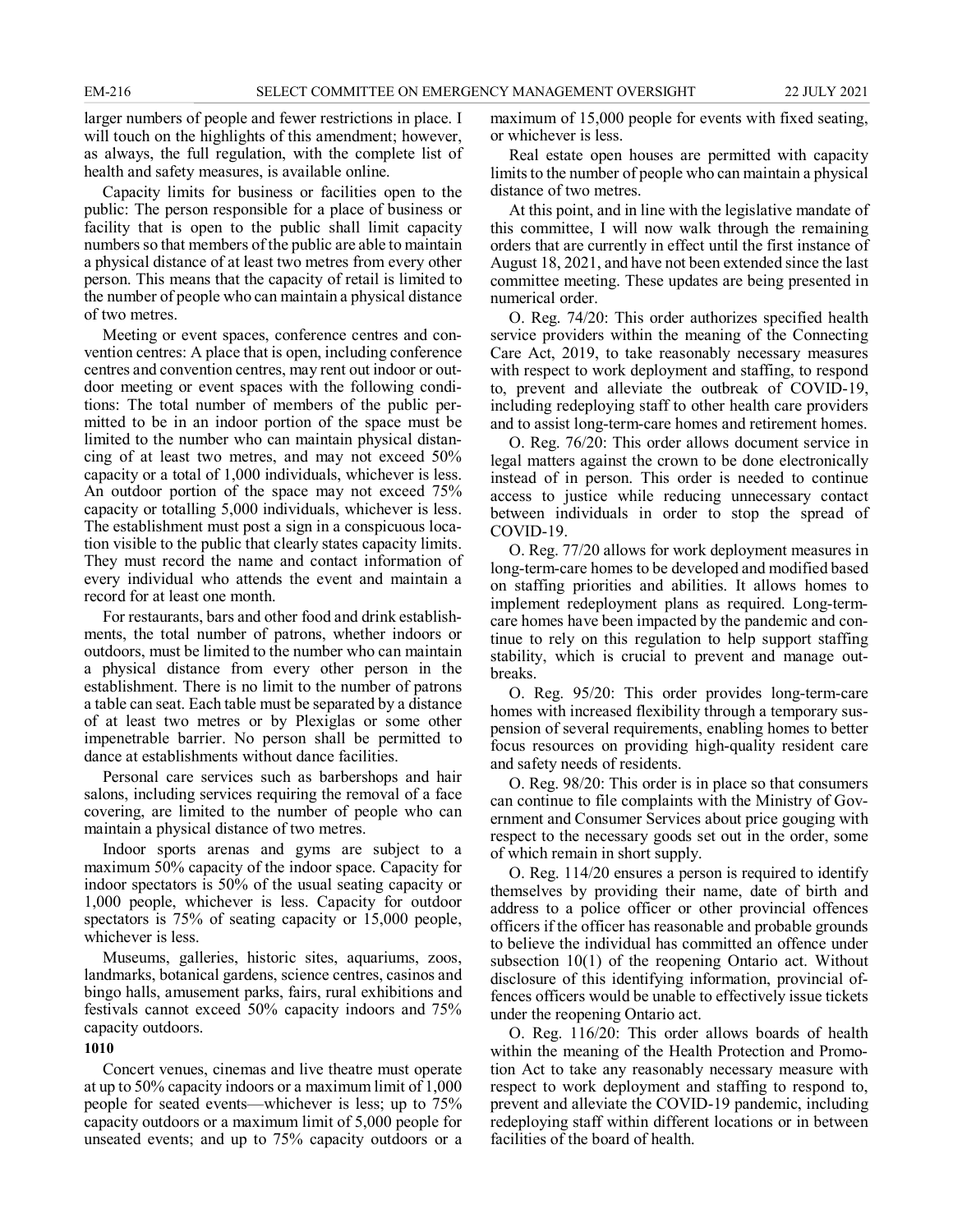O. Reg. 118/20: This order allows flexibility for retirement home operators to recruit and reassign staff. It remains critical for helping to prevent and manage outbreaks to keep residents safe. Additionally, it ensures residents continue to receive stable services and care.

O. Reg. 121/20 allows developmental service agencies and intervenor service providers to continue with the authority and flexibility they need to redeploy their staff to support critical services for vulnerable individuals. Measures to alleviate staffing pressures continue to be needed as developmental service agencies respond to challenges posed by COVID-19.

O. Reg. 132/20: This order allows chiefs of police to authorize certain members of a police service to perform duties involving use of force and to carry a firearm if the member has successfully completed the required training within the previous 24 months of this authorization, instead of the annual training required under the Police Services Act.

O. Reg. 141/20 exempts the construction or conversion of a building from certain requirements of the Building Code Act, 1992, the Planning Act, and the City of Toronto Act, 2006, where the building will be used as a temporary health or residential facility for the purpose of responding to the emergency or for health care or sleeping accommodation by or on behalf of health service providers, governments and municipalities. There is a continued need for this provision to be in place to enable the province to respond to COVID-19 care, surgical backlog and residential space needs.

O. Reg. 145/20: This order enables residential violence against women and anti-human trafficking service providers, as well as crisis lines under the violence against women support services program, to continue to have the authority and flexibility they need to redeploy their staff to support critical services for survivors of violence against women and victims of human trafficking.

O. Reg. 146/20, limiting particular partially and unvaccinated staff moving across multiple settings, continues to be an important component of infection prevention and control practices in long-term-care homes. This order addresses ongoing staffing challenges in the long-term-care sector and allows employees who have been fully immunized against COVID-19 to work in another long-term-care home, retirement home or other health service provider location.

O. Reg. 154/20 provides district social services administration boards flexibility to address staffing shortages and ensure personnel are being deployed to critical areas of need to respond to COVID-19.

O. Reg. 156/20 authorizes a local health integration network to request that a contracted service provider organization provide health care and related social services in a setting identified by the LHIN. The need for the order is to address staffing issues at long-term-care homes and retirement homes in an expedited way, leveraging existing LHIN relationships with service providers.

O. Reg. 157/20: In response to requests from municipalities, we issued this order to provide flexibility to redeploy staff to ensure front-line services continue to be delivered in critical areas of need. The continuity of service delivery at the municipal level is critical to the health and safety of Ontario's communities and efforts to stop the spread of COVID-19.

O. Reg. 158/20: This order requires retirement home employees to work in only one retirement home, longterm-care home or other health care setting, and allows fully immunized employees to work in more than one location, to safely increase staffing capacity. Limiting work to a single retirement home remains crucial for unimmunized staff to help prevent and contain infection spread.

O. Reg. 163/20, staffing flexibility for mental health and addiction agencies: This order authorizes mental health and addiction agencies to take any reasonably necessary measure with respect to work deployment and staffing to respond to, prevent and alleviate the outbreak of COVID-19 to maintain health human resources flexibility.

O. Reg. 177/20: This order has been extended so that staff movement across multiple employers in developmental intervenor services, violence against women and anti-human trafficking sectors will continue to be limited. This infection prevention measure protects staff and vulnerable clients.

O. Reg. 192/20: This order allows registered nurses appointed as coroner investigators to complete medical certificates of death instead of a physician or a nurse practitioner. This order continues to give physicians and nurse practitioners more time to focus on patient care during the pandemic.

#### **1020**

O. Reg. 193/20 authorizes the board of a hospital to take any reasonably necessary measures with respect to any aspect of the hospital's credentialing process to respond to, prevent and alleviate the outbreak of COVID-19. This includes identifying medical, dental, midwifery and extended class nursing staff needs and priorities.

O. Reg. 195/20: This order ensures that any temporary COVID-19-related payments received by employees in relation to work performed while the order is in effect are excluded from the maximum increases in compensation set out in the Protecting a Sustainable Public Sector for Future Generations Act during a moderation period. This includes the temporary wage enhancements for personal support workers and direct support workers.

O. Reg. 210/20: This order provides the ministry director, under the act, expanded authority to issue a mandatory management order to long-term-care homes. The director, under the Long-Term Care Homes Act, is able to place interim management to effectively protect residents from COVID-19. Maintaining the management order allows the director to swiftly take appropriate actions to reduce or alleviate harm to residents and staff in homes that are in outbreak.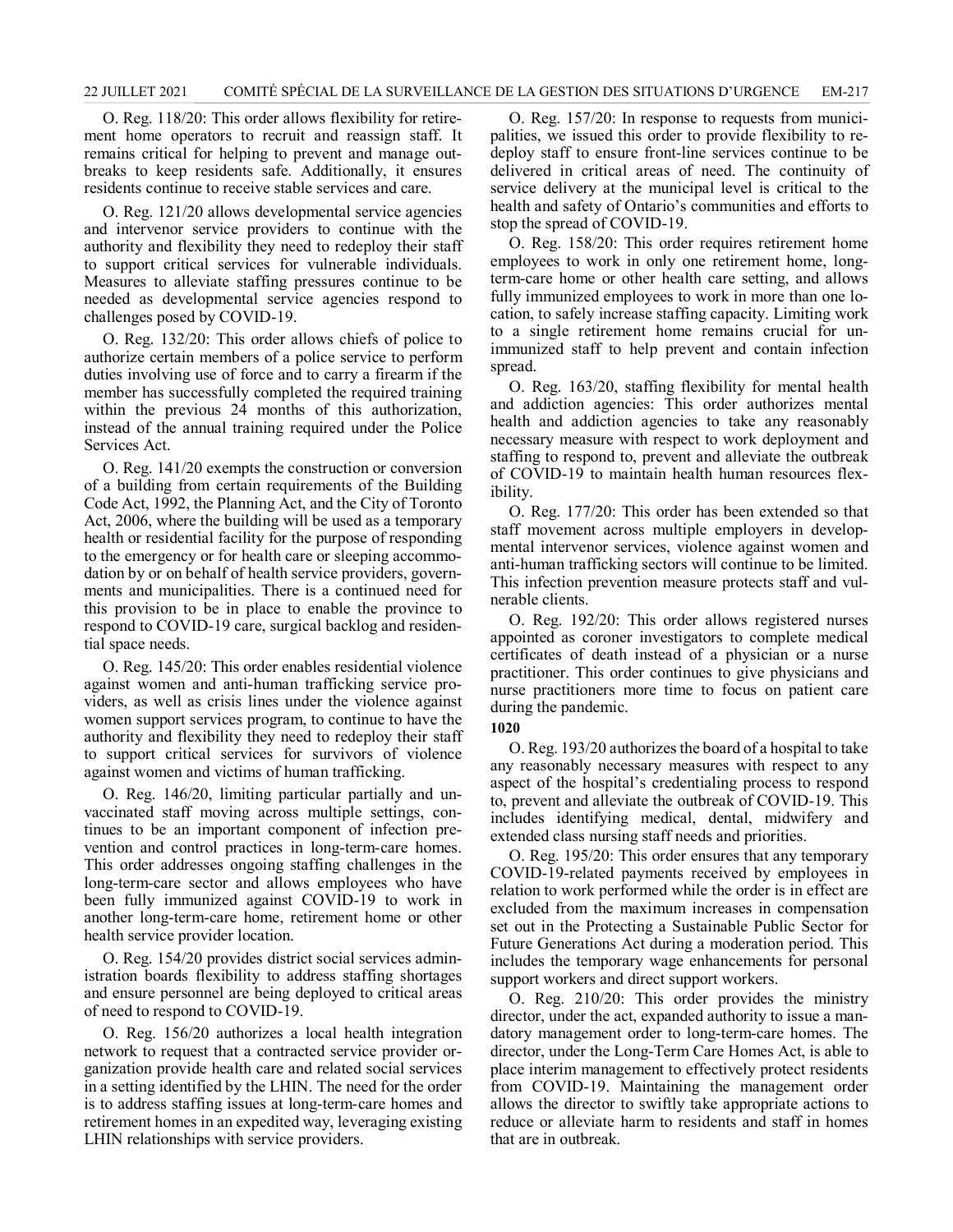O. Reg. 240/20 ensures measures are in place to allow the Retirement Homes Regulatory Authority to act quickly in case of outbreak should an operator be unable or unwilling to manage operations at a home where there is a COVID-19-related risk of harm to residents. It remains crucial to ensure retirement homes are following appropriate COVID-19 measures to ensure resident and staff safety.

O. Reg. 345/20: This order helps municipalities quickly pass or make changes to temporary-use bylaws, allowing restaurants and bars to create or extend their patios to facilitate appropriate distancing and maintain public health measures as the province continues to reopen.

Chair, Ontarians are returning to restaurants, spectators are returning to professional and amateur sports, and concertgoers and moviegoers are filling seats at cinemas and music venues. Because of the will and determination of the people of Ontario, the province is closer to normal than it has been since this pandemic began.

Ontario will remain in step 3 of the road map until 80% of the eligible population age 12 and over have received one dose of a COVID-19 vaccine and 75% have received their second dose and are therefore fully vaccinated. In addition, each public health unit must have at least 70% of their eligible population age 12 and over fully vaccinated. Other key public health and health indicators must also continue to remain stable or trend downward. When we reach those thresholds, the vast majority of public health and workplace safety measures, including capacity limits for indoor and outdoor settings and limits for social gatherings, can be lifted.

The overall reduction of COVID-19 cases in Ontario is proof that vaccines are our best defence against this virus. To maintain this positive momentum and these benefits to our communities, the message to Ontario is to remain vigilant, get vaccinated, encourage others to get vaccinated, and follow these public health and workplace safety measures.

The government will also continue to do our part by remaining vigilant for new variants and responding, where needed, for the continued safety of Ontarians. Thank you. Merci. Meegwetch.

**The Vice-Chair (Mr. Tom Rakocevic):** Thank you very much. We'll now be moving to the official opposition. MPP Singh.

**Ms. Sara Singh:** Thank you so much, Minister Jones, for being here today, and for sharing these updates with us.

I know that we are all excited that folks are getting vaccinated, that perhaps that final mile is going to be something that we're going to achieve. But I think at the same time, there are still a number of concerns in terms of the vaccine strategy here in the province of Ontario and people who have been left out and left behind. We saw a very slow and sloppy rollout to begin with. Perhaps had we as a province been better organized, we would have been able to more effectively distribute our vaccines, but that wasn't the case here in Ontario. And now we know

that many vulnerable populations still haven't received their first dose, such as homebound seniors.

I'm curious, Minister, why it continues to be the case here in Ontario that vulnerable seniors and populations still haven't received their first dose. What is this government doing to help those public health units actually have the resources to reach those vulnerable populations?

**Hon. Sylvia Jones:** Thank you for the question.

When the vaccine task force was tasked with the rolling out of the vaccine, we very strategically asked that it, first, prevent mortality, which is exactly why we targeted congregate care living like long-term care, retirement homes, our corrections facilities, because we understood that the individuals who are living in congregate care settings are more likely to be at risk—the second was to prevent serious illness and, third, finally, to prevent transmission. Respectfully, that plan has worked very effectively. As soon as we had sufficient vaccines, we were able to expand and roll out.

I have to give a shout-out to Toronto Public Health and Peel Public Health. When we offered additional vaccines—actually, 25% over their per-population allocation—those public health units and others were able to target and very much reach out and connect with the more vulnerable citizens. In the case of Peel Public Health, for first-dose vaccination, we're now at 79% and second-dose is at 61%. Those are amazing numbers, when you look at other jurisdictions, including of course our neighbours to the south. So we'll continue with that path.

The final mile or that last 15% to 20% will be more strategic—those will have to be conversations that individuals who are concerned or have multiple questions will have with their primary care practitioners. That work will continue and, frankly, it will take longer.

The fact that we have such wonderful numbers and high percentages is allowing us to safely move forward on our road map to reopening. The statistics and the numbers show that when we target those high-risk communities, whether its because of where they live or the jobs that they have, it works.

A really quick example: In Peel region, Dr. Lawrence Loh did a 24-hour clinic, and he said it was a very effective method to get people who don't work in traditional, normal nine-to-five hours.

So the creativity and the best practices that are happening between public health units are really serving us very well.

**Ms. Sara Singh:** I think we can all agree that Peel Public Health has done an exceptional job, especially with Dr. Loh's leadership, in making sure that our communities are finding innovative ways to get vaccinated and in meeting the needs of our diverse population. But there's still a role for the province to play to ensure that public health units have the resources they need to do this, and I think that's part of the question.

Perhaps you can elaborate for us in terms of what resources were provided to public health units to actually help host these types of vaccine clinics, outside of just the vaccine supply. Many of them are utilizing their own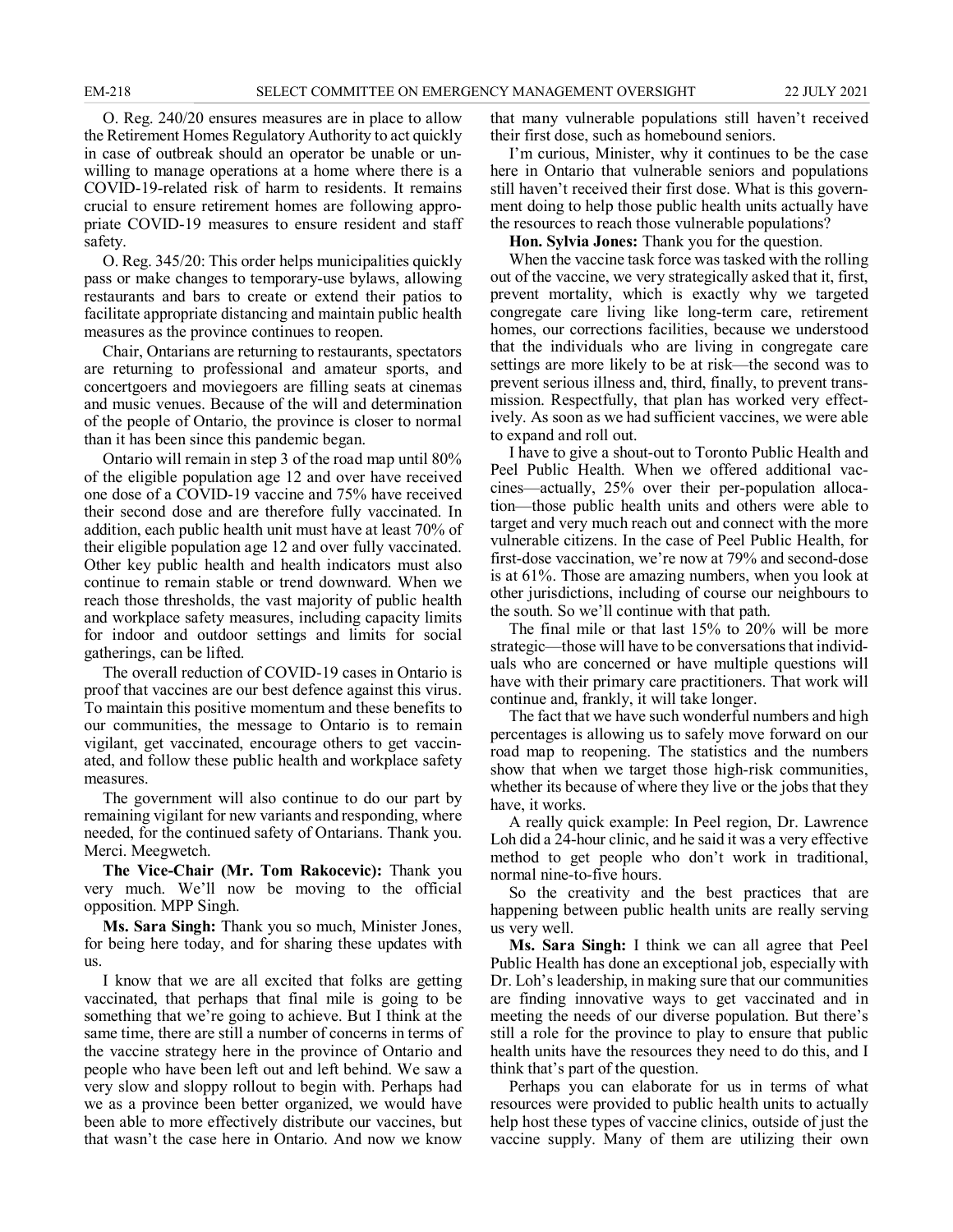resources without much support from the province, and I think that's why we see such a variant in the rollout and how different health units have chosen to vaccinate their population.

**The Vice-Chair (Mr. Tom Rakocevic):** We're at the halfway point.

**Hon. Sylvia Jones:** Respectfully, the region of Peel has had a lot of assistance from the government of Ontario as a whole. Minister Elliott and I meet twice a week with all of the public health units and the hospitals that are providing the vaccine rollouts. Of course, in Peel region specifically, we, as a province, have organized and put together faith-based vaccination clinics, which have been very effective in reaching some of the targeted communities that you're referencing.

#### **1030**

The business-based vaccine clinics are a combination of the province, through the Solicitor General's office, and the local businesses putting those together. Specifically, the food terminal in the city of Toronto was an example of the province working together, but we have many examples in Peel region, as you know. Amazon, Canadian Tire, Maple Lodge Farms and many of the larger businesses located in Peel region have all had Ontariosupported and Ontario-organized business-based clinics that have really made a difference and allowed individuals and neighbourhoods to more easily and quickly get their vaccines.

So there has been a lot of support for Peel, in particular, and all public health units. Sharing those best practices is one of the really valuable tools that we have found with those weekly meetings with public health units.

**Ms. Sara Singh:** Also in that vein, I think another reason why a public inquiry into COVID-19 would be so helpful for us is to garner what did work well, Minister. So I think echoing that call from New Democrats in terms of understanding what didn't work but also learning from those best practices would be really helpful.

I want to switch gears with respect to the vaccine strategy and some concerns that have come up with respect to contracts that were provided to, perhaps, members of General Rick Hillier's inner circle. Minister, I think you may have seen the recent Globe and Mail article regarding this. I think there are also a number of other instances throughout this pandemic where we've seen government insiders and PC lobbyists being rewarded.

Can you share with us a little bit more about some of the folks who were a part of General Hillier's team and the contracts that they were awarded?

**Hon. Sylvia Jones:** I think it's really important for us to remember where we were in December. The very first Health Canada-approved vaccine, AstraZeneca, was coming to approval in Canada. We were preparing for what we knew was going to be, unfortunately, a limited supply. So the vaccine task force, with members including retired general Rick Hillier as well as epidemiologists, clinicians, primary care practitioners, pharmacists—we worked as a

task force together on what could we do to prevent mortality, prevent serious illness, prevent transmission, knowing that we did not have—

**The Vice-Chair (Mr. Tom Rakocevic):** One minute.

**Hon. Sylvia Jones:** —an unlimited amount of vaccine supply coming in. The limitation on inventory meant that we had to be very strategic in terms of how we were going to use the vaccine, where we were going to use it, and how quickly we could get it to the most vulnerable. Respectfully, I would say that that has proven very, very well.

Long-term-care homes, congregate care living and retirement homes were at higher risk, and they were receiving and being offered the vaccine first and foremost. We did that with the assistance of public health units and a number of hospital partners.

**Ms. Sara Singh:** Thank you, Minister, but I don't think that answers the question with respect to the rich contracts that were provided to PC insiders and people well connected to General Hillier. I understand that there was a need for expertise on the vaccine strategy round table, but at the same time, who were these folks who were being awarded contracts well above the \$100,000 mark for less than six months' worth of work? Your answer doesn't really help provide some context in terms of how those folks were chosen, and that was really the question. Perhaps, in the second round, we can elaborate on that.

**The Vice-Chair (Mr. Tom Rakocevic):** Yes, we're out of time.

I would like to acknowledge the presence of MPP Natalia Kusendova, who is in the room today, as well as MPP Lindsey Park, who's joining us on Zoom.

Can you confirm that it is in fact you?

**Ms. Lindsey Park:** Yes, I'm in Oshawa, Ontario.

**The Vice-Chair (Mr. Tom Rakocevic):** Thank you.

Let's move to the government side for 10 minutes. MPP Hogarth, please.

**Ms. Christine Hogarth:** Thank you, Minister, for being here at our 14th meeting. A lot has happened since our last meeting.

You talked about vaccines. I know MPP Singh was talking about a slow rollout, but the vaccines came from the federal government, and we all know that story of how the vaccines didn't arrive in Ontario for us to give out.

I do want to congratulate you on the rollout, because once we did receive those vaccines, they were sent to our pharmacies and to our mass vaccination clinics. I can attest to Toronto and what a great job our public health units have done, getting those vaccines out to people.

For anybody in Toronto watching, there are thousands of appointments available. All nine vaccination clinics are all walk-ins from 9 a.m. to 7 p.m. If we can all encourage as many people to get vaccinated as possible, I think we can have—if we have a healthy community, we can have a healthy economy, so we want to get moving on that.

The other day I was walking down Bloor Street in my riding, in the Kingsway area, doing some shopping. It was really nice to go into these stores. I have to give a shoutout to all the proprietors. They have signs on the doors to make sure that people—the limit of four, hand sanitizers.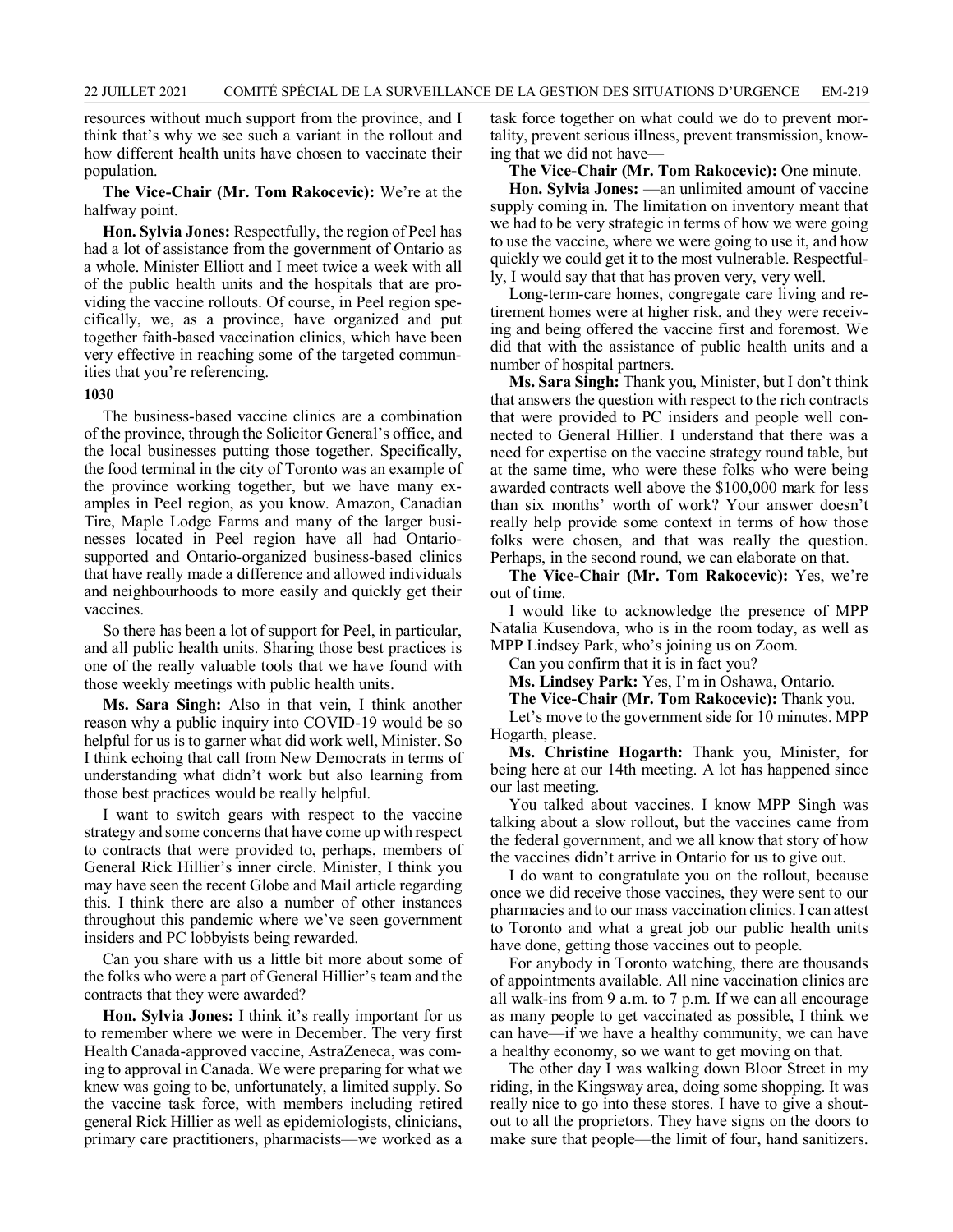They're being very careful, following the public health rules.

People are going out to patios. They're dining inside in groups. They're going to gyms.

So my question to you, Minister, is, have we seen an increase in cases of COVID-19, and is there a concern?

**Hon. Sylvia Jones:** It's a great question.

Trust me, there are many, many public health units all 34, of course, as well as the Ministry of Health—that are closely monitoring that. Thus far, because our Roadmap to Reopen was very strategically made to be safe and to gradually reopen, we can monitor, and we are doing that work now. Of course, I mentioned in my opening remarks that we're in step 3. During step 1 and step 2, we did not see higher numbers happen.

To your point: I want to go back to best practices. The walk-in model, as you would know well, serving your community, was not something that we did a lot of at the beginning of the vaccine rollout. What we discovered through our meetings with the public health units was, in fact, that there are certain age groups and certain individuals who, for any number of reasons, found going on and booking an appointment to be an added cumbersome step, so they liked the walk-in model. When we discovered that, we encouraged public health units across Ontario to adopt that city of Toronto model because it has proven to be a very successful way to get some people who, for any number of reasons, weren't making the step to book their vaccine appointments. That's why you see now almost all public health units are welcoming and encouraging walkins, because they know it works.

Again, I have to say, when you see numbers of 79.2% of Ontario citizens over the age of 12 have received their first dose and, as of yesterday, 63.4% are fully vaccinated with two doses, 12 and over—those are incredible numbers when you compare to other jurisdictions and, frankly, other jurisdictions that have had access to the vaccines for longer than Canada and Ontario have.

**Ms. Christine Hogarth:** I have one more question before I pass it off to MPP Bailey.

Once again, we have to thank our front-line heroes who are actually giving these vaccinations out every day. It's such an important thing to get people vaccinated. And right now it's tough to find these people who want to be vaccinated. We have some ambassadors in the community who are going out, door to door, trying to pull out people and saying, "Hey, it's time to get vaccinated," as we want a healthy community.

We all want people to shop local. Certainly, we want to encourage everybody to shop in their local areas. But we do have an itch to maybe get out of our own community and go to a small town or someplace different to see something different for a change. With the easing of restrictions, some Ontarians are planning on travelling. We certainly encourage them to staycation or to continue to travel within Ontario. Are there any precautions that they should keep in mind? Because we are still dealing with COVID-19, we have to be cautious. We know that they're

going into other communities. Are there some precautions that they should keep in mind when travelling? **1040**

**The Vice-Chair (Mr. Tom Rakocevic):** We're at the halfway mark.

**Hon. Sylvia Jones:** Absolutely. As you know, the federal government does have responsibility for international dealings, international relations with other countries. As of today, the federal government is still discouraging nonessential travel. That's an important consideration for people who are looking at travelling outside of Canada. In addition, the ArriveCAN app—those apps and programs that the federal government has put in place are there to keep us safe.

We know that the Delta variant that is now over 80% of what we're dealing with in the province of Ontario is a real concern. It does transmit easier than the original, or Alpha, variant that was discovered in the UK, so we do have to continue with those health restrictions.

Having said that, in the province of Ontario—and I think this speaks to your comment about encouraging people to rediscover Ontario—every public health unit, every region, every community is in step 3. So what you can safely do in the city of Toronto you can safely do in Sudbury and North Bay.

I encourage people to first and foremost rediscover all the beautiful communities that we have in the province of Ontario, closely monitor what the federal government is doing in terms of continuing to discourage non-essential travel, and know before you travel what the restrictions are in other jurisdictions, whether that is other provinces or other parts of Canada and the world.

**The Vice-Chair (Mr. Tom Rakocevic):** We're moving on to MPP Bailey.

**Mr. Robert Bailey:** Thank you, Minister, for being here again today and taking our questions and, of course, bringing us up to date on some of the situations.

Living in a border riding, Sarnia–Lambton—and I think you might have touched on it. I'd like to ask you for a little more clarification. I know the border city mayors met recently with federal minister Bill Blair about border restrictions. We're all looking forward to a return to tourism and the ability for others to vacation. If you haven't touched on it yet, can you give us an update on what vaccination requirements Ontarians will need before they travel internationally, like from province to state?

**Hon. Sylvia Jones:** Excellent question. The short answer is, it will depend on where you are travelling.

**The Vice-Chair (Mr. Tom Rakocevic):** Two minutes.

**Hon. Sylvia Jones:** There are some American states that have put in parameters in terms of, you must be fully vaccinated. Those will, of course, be conversations that continue with the federal government.

I've had multiple conversations, as has Premier Ford and Minister Elliott, with the Prime Minister and Minister Blair: "As we loosen the restrictions at our borders, please make sure that you continue to monitor and test for the variants." To date, that reassurance has been given to us. I think it's really important that that ongoing monitoring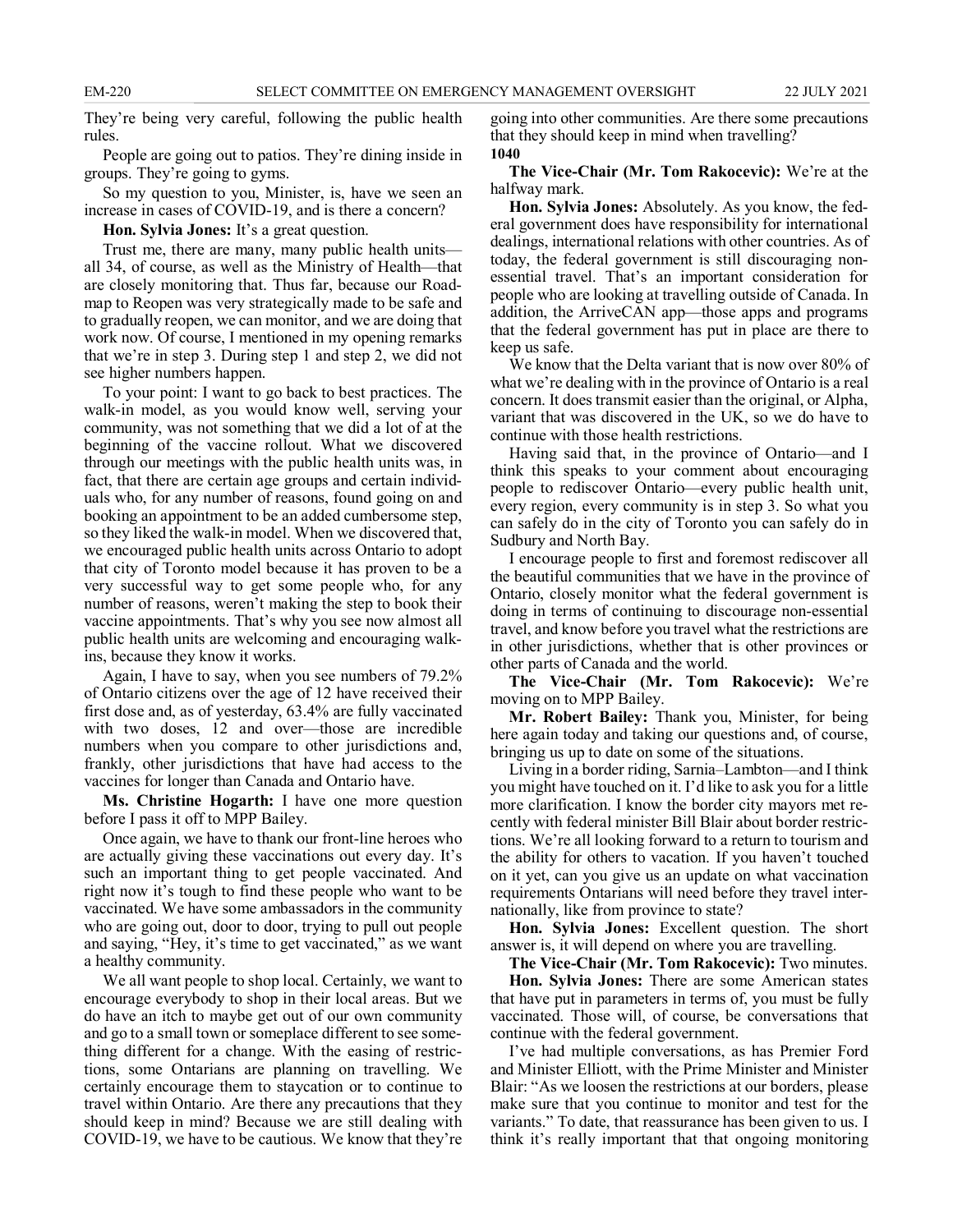happen, because we saw in the Porcupine public health unit and in Waterloo that when a variant is discovered, it can rapidly change the dynamics within that community and spread very quickly.

Again, to reinforce: The federal government continues to discourage non-essential travel. And depending on which state or country you intend to visit or would like to visit, you must continue to monitor what restrictions, if any, they have in terms of quarantine, testing and whether you have to show proof of vaccine, all of which the federal government, through their international relations, has to continue those conversations about.

**Mr. Robert Bailey:** I'd like you to, if I've got a minute, to expand upon—that's probably all that we have, a minute.

**The Vice-Chair (Mr. Tom Rakocevic):** Thirty seconds.

**Mr. Robert Bailey:** Okay. About the Delta variant maybe you can answer that a little later on.

**Hon. Sylvia Jones:** The majority of the positive cases in Ontario is the Delta variant, which is unusual, because other provinces, like BC, have not seen that.

I hope that helps.

**The Vice-Chair (Mr. Tom Rakocevic):** We're at time. We're now moving on to our independent member, MPP Fraser.

**Mr. John Fraser:** Thank you, Minister, for being here again for this 14th meeting.

I do want to reiterate a request that I made at several meetings, including last month's: that we get a technical briefing for members. I think it's important that we get a briefing from other than the political leadership of the vaccine task force—the people who are the boots on the ground. It would be very helpful, and I'm looking forward to a response on that. I think if you sat on this side of the table, you would be asking for the same thing. I hope we can make that happen.

To follow up on Ms. Singh's question, which was a very good question: I listened to your response, and there are a couple of points I'd like to make on your response that I think are important. You said we have to think about where we were in December. Well, the question I have is—we have to think about where we were last September. We knew the vaccines were coming. We knew that we'd have mass vaccination efforts. How is it that we are actually appointing the leadership of a task force two or three weeks before our vaccines arrive? That's incredible, considering it's the biggest effort probably in Ontario's history to vaccinate people. I think Ms. Singh's question in regard to why you weren't open and transparent about that—I don't know why it was hidden. We called for openness and transparency with the vaccine rollout. I think this is important information. We need to know who is in there, who is providing that advice, where they come from, not just the money they get paid but who they are—not after the fact, and here's why.

To the second point: Your comment was, "We moved quickly to reach the vulnerable." Well, here's what happened last Christmas: Ontario took a vaccine holiday. The head of the task force, basically apologizing for it, said, "We got spanked." What happened in long-term care is, we were two weeks behind every province. It took us half a million doses to get the 70,000 vulnerable people in long-term care. More people got sick, and more people died. Then we had a portal that was two weeks too late. Then we had a vaccine scavenger hunt, because our portal wasn't ready and our portal didn't actually do what the portal, for instance, in Nova Scotia did, which was connect everybody who was giving vaccines and have a one-stop shop for appointments.

Right now, Ontarians, public health units—we're doing well. We're on the hardest part, and I'll talk a bit more about that later.

But in retrospect, I would like to understand how we got the portal that we got. I think in order to do that, we need disclosure of the procurement, all the documents relating to that, all the meetings related to that so that we can understand why we chose this portal, when we chose this portal and why, for instance, we have some solutions that are homemade, like CANImmunize, that are working very effectively in other provinces, that we didn't use here. So I would like to simply ask the minister: Will you commit to doing that?

**The Vice-Chair (Mr. Tom Rakocevic):** A minute and 20 seconds.

**Hon. Sylvia Jones:** First of all, Dr. Williams has appeared before this select committee, as you know, with Minister Elliott, and most public health units are meeting regularly with their elected officials to update them on what is happening locally on the ground.

Specifically, to the city of Ottawa, for example: I'm sure you know 83% have received first doses; for second doses, 67%.

So in terms of hearing directly from the boots on the ground, that has happened both here, at the select committee, as well as locally with public health units.

**1050**

Respectfully, I must say that, in December, when we received our very first, limited doses from the federal government, in fact, that was unexpected. We had been told regularly, through our federal partnerships and discussions through the NOC, that we were not going to be receiving any vaccines until January. So December was a pleasant surprise, and we dealt with it by feeding it through the long-term-care homes and the congregate care settings.

**The Vice-Chair (Mr. Tom Rakocevic):** We're at time.

We're moving back to the NDP side. MPP Singh.

**Ms. Sara Singh:** I'll be starting us off, and then I'll be sharing my time with MPP Vanthof as well.

I want to pick up on my last question and questions that MPP Fraser was also raising, with respect to transparency and accountability around procurement and the folks who were actually making the decisions for this province.

I think it's so important to highlight that there were delays in the vaccine rollout here in the province that weren't related to supply issues. I think there were also concerns around equity with respect to where those vaccines were being distributed in the province of Ontario.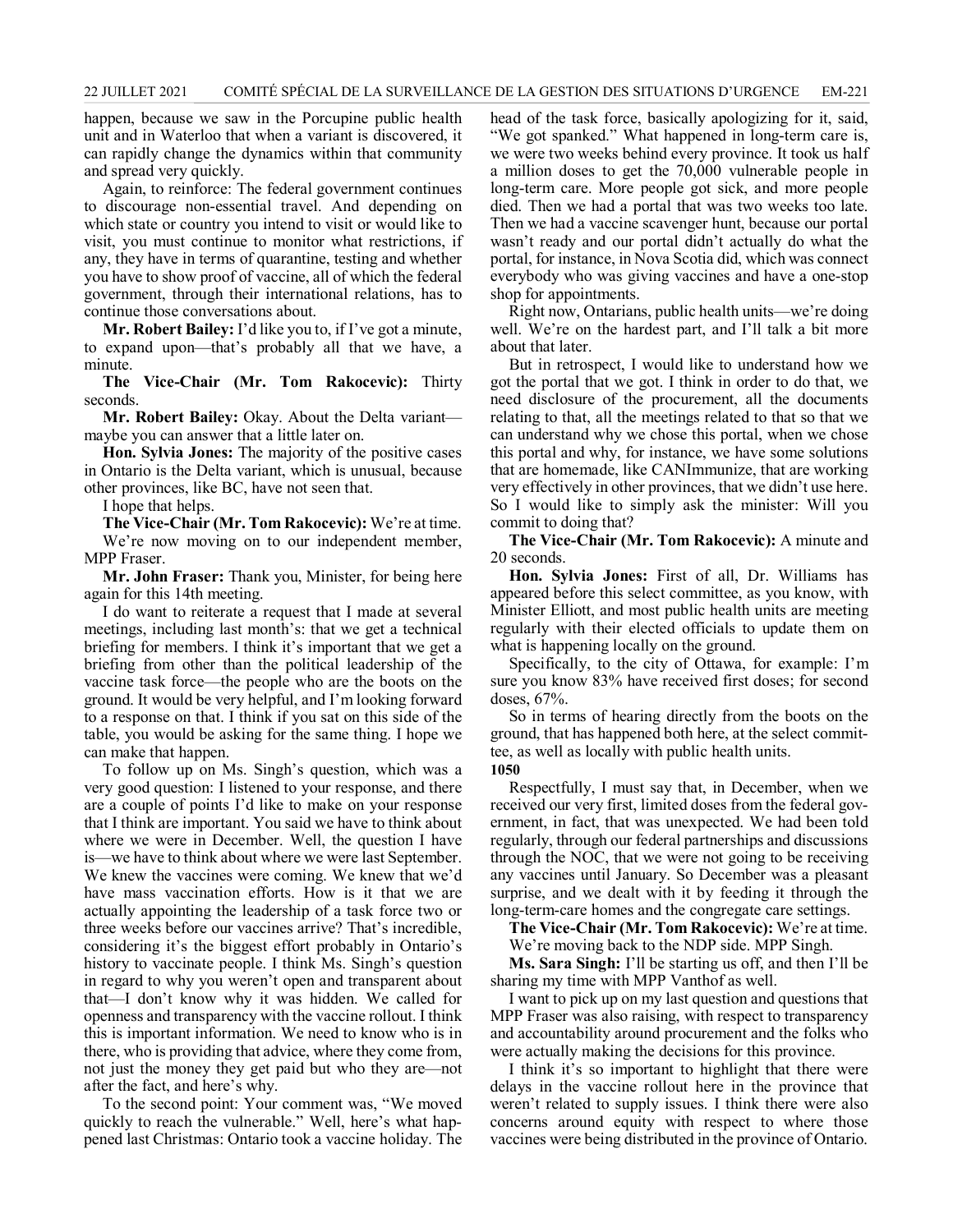I think it's also important to acknowledge, as MPP Fraser did, that many other groups and organizations stepped up to the plate to fill voids here in the province of Ontario, to ensure that people could get access to a vaccine and get that information and book their appointments; for example, VaxHunters.

Many in the province of Ontario felt as though our vaccine distribution strategy was a bit of a Hunger Games in terms of who would get access and who wouldn't.

Going back to my question around who was making these decisions: Minister, could you elaborate for us in terms of the process to determine who was a part of the vaccine task force, how those decisions were made, and, also, will that information be made public?

**Hon. Sylvia Jones:** As you know, the vaccine task force were orders-in-council—we had a combination, as I said previously, of primary care practitioners, public health doctors, pharmacies, ethicists, clinical advice. And then you have the added piece of the logistics of providing vaccines and offering vaccines to 14 million Canadians.

Respectfully, I must say, as excellent as Nova Scotia's rollout has been, and other jurisdictions in Canada—comparing Ontario's 14-million population to a population in Nova Scotia of approximately one million, there is going to be a difference in scale and how we provide it.

If we had had sufficient vaccines, we would not have had to make decisions on: Who needs it soonest? Who's going to benefit the most by receiving it first? How can we expand the number of individuals by extending the doses between first and second? All of those determinations were made with advice from the science table, from clinicians, underpinned by the National Advisory Committee on Immunization, NACI, and, of course, Health Canada.

We already knew who was most at risk, because we'd seen, unfortunately, those serious illnesses and those deaths. What we needed to do is match that with what was going to be the most effective way to reach the highestrisk population, and we've done that.

When you see today, or as of yesterday, 79.2% of the population of Ontario receiving their first vaccine—we're now able to expand that to allow everyone who qualifies to get that vaccine.

I am confident that that pathway of preventing mortality, preventing serious illness, preventing transmission saved lives in the province of Ontario.

**Ms. Sara Singh:** Respectfully, Minister, that still doesn't answer the question about how the decisions were made about who was sitting around the table.

Clearly, I don't think we're going to get a straight answer with respect to those contracts that were awarded to folks who were part of General Hillier's team, so perhaps I can ask some questions related to testing.

I know that there are contracts with Spartan Bioscience, for example, and I think many are questioning how those contracts were awarded and who directed Public Health Ontario to issue sole-source contracts to Spartan Bioscience in March 2020. Currently, \$10 million of an \$80-million contract has been paid out.

Could you share with the committee how much to date had been paid out to Spartan Bioscience for tests that really were not effective?

**Hon. Sylvia Jones:** Chair, I might need some guidance from the Clerk. I'm not sure how this is in the scope of the select committee. Can anybody help me with that?

**The Vice-Chair (Mr. Tom Rakocevic):** You can choose to answer the question or not.

**Hon. Sylvia Jones:** Any contracts that have been given out as part of the pandemic response, including the purchasing of personal protective equipment and testing, are disclosed, of course, through annual public accounts, through the various ministries, and you will see that when the estimates and the public accounts are received.

**The Vice-Chair (Mr. Tom Rakocevic):** Four and a half minutes.

**Ms. Sara Singh:** Thank you. Minister, I'm going to ask one final question before I pass it over to Mr. Vanthof, who may have further questions on this as well.

I guess, directly under the purview of your responsibilities, you would know who directed Public Health Ontario to issue these contracts to Spartan Bioscience. Are you aware of who that person would be or which ministry would have been responsible for this?

**Hon. Sylvia Jones:** That would be a question better directed to Public Health Ontario.

**Ms. Sara Singh:** Perhaps the Minister of Health, who has already told the Auditor General that steps are being taken?

It should be very clear to Ontarians who directed Public Health Ontario to make these decisions.

I'll pass it over to John, who may have some questions on this—

**The Vice-Chair (Mr. Tom Rakocevic):** MPP Vanthof, three minutes, 30 seconds.

**Mr. John Vanthof:** Thank you for being here, Minister.

I'm going to continue in the same vein as MPP Singh. Obviously, someone would direct an agency to obtain a sole-source contract; at this point, we don't know who did. But there must be some accountability within government—if an agency is directed to take a contract, who was responsible for ensuring that agency or that company is actually capable of delivering on the contract? Using this company as an example—it's now in bankruptcy protection and bankruptcy proceedings. There has been money given out and no usable product delivered. I realize we are in a pandemic and we're acting quickly, we're in new territory. But ensuring that especially sole-source contracts go to companies with some sort of financial stability is paramount at all times, including in a pandemic.

Would you be aware of how the government ensures that companies that get sole-source contracts, often through very intensive lobbying, actually are able to deliver on what they're promising?

**Hon. Sylvia Jones:** Again, I will repeat my answer to MPP Singh, and that is—

**The Vice-Chair (Mr. Tom Rakocevic):** Two minutes.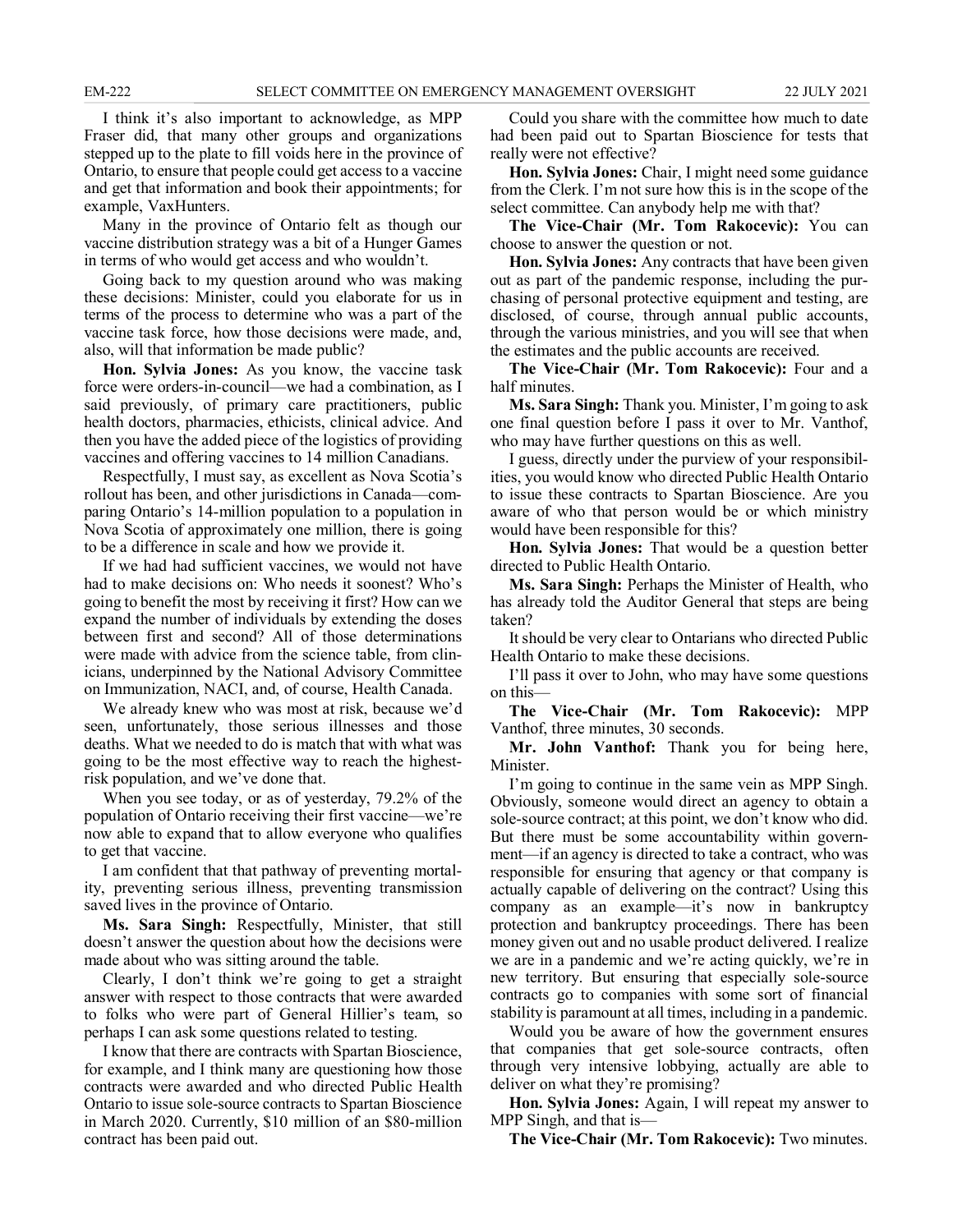**Hon. Sylvia Jones:** —Public Health Ontario would be better placed to be answering these questions.

Any money that is spent by all of the ministries, whether it is pandemic-related or not, will of course be reported through their annual estimates and through public accounts. So there is a public disclosure of money that was spent, and much of that will continue as we continue to support public health units, as we continue to secure PPE, personal protective equipment. The spending on certain issues—testing kits as an example—are all continuing as we move through the Roadmap to Reopen. That work will continue.

Specifically related to individual contracts—the estimates process and public accounts would be where you will see where those contracts are and what they involved in terms of purchasing.

#### **1100**

**Mr. John Vanthof:** Thank you for that answer, Minister, but I would respectfully disagree with the point that the estimates process and public accounts do not specifically answer who directs an agency to accept a sole-source contract. This was not a bidding process; this was solesourced. At that point, what are the protections to ensure that those contracts can actually be delivered? From a public point of view, it does look suspect—and not just with this contract, but other contracts that seem that they were delivered based on the strength and the connections of the lobbying organization as opposed to the ability to actually deliver on these contracts. That is not something that comes through—

**The Vice-Chair (Mr. Tom Rakocevic):** We're at time. **Hon. Sylvia Jones:** One of the things that we discovered—

**The Vice-Chair (Mr. Tom Rakocevic):** Sorry; we're at time.

We're moving on to the government side. MPP Martin.

**Mrs. Robin Martin:** Thank you, Minister, for being here today and for filling us in on some of the details about what has been changing. I think a lot of people are very excited to be getting back some of those freedoms that we sometimes have taken for granted. We have had to have restricted lives for a while.

One of the things that I'm very excited about is dancing because, to me, dancing is an expression of joy and freedom. You mentioned it in your comments. I'm going to date myself by saying I really enjoyed the movie Footloose at the time, because it encapsulates how I feel about dance, which I think is a wonderful thing. I never imagined in my life that we would have restrictions on dancing and singing and things like that, which are really expressions of joy for people and important to people, for their well-being and mental health and stuff like that.

I want to ask, first of all, because you mentioned dancing in your opening remarks: When can Ontarians really look forward to the return of dancing, singing, general carrying on and free lives, as it were, through those kinds of things?

**Hon. Sylvia Jones:** It's a good question.

We sometimes think that arts and performing arts are not important, and I couldn't disagree more. We need to have the ability to celebrate, whether it's through dance, song or watching live theatre.

In step 3, of course, we are now loosening the restrictions. The more we learn about COVID-19 and how it transmits is driving the decisions on what is in the Roadmap to Reopen. So yes, MPP Martin, dance away, but there are some limitations in terms of—we understand that loud cheering and singing do put you at a higher risk of transmitting COVID-19. So there are still some limited restrictions or health recommendations. As we continue to have the vaccine rollout expand and increase, then you will see a gradual lifting of those restrictions as well.

I, for one, can't wait to sit in a live theatre and hear a performance with actors who are doing what they love. As someone who appreciates live music and live theatre, I think it's really important that we gradually loosen the restrictions, all under the guidance of the health advice that we are receiving.

I have to remind people of where we were in March 2020: We didn't know, frankly, how COVID-19 was being transmitted. We were talking about touch surfaces. Now, of course, we know it is primarily through air particles, and so we have to be more vigilant when we are inside in close proximity to people—and yes, singing. It is all part of the drive that I think we all have as leaders to encourage and get people vaccinated as quickly as they can—because the higher the percentage that we have, the less likely that you are able to either transmit or actually become a victim of COVID-19.

I hope that helps.

**Mrs. Robin Martin:** It does.

You did mention in your opening remarks that we need a dance floor to dance—and I've never restricted myself that way, with my own dancing, because I have happy feet and they tend to dance wherever they are.

You also mentioned in your comments about outdoor plays, or theatres, generally. What restrictions exist on outdoor plays and concert venues and stuff like that? Outdoors—I guess we're indoors, but even outdoors would be great. My husband and a number of constituents I've talked to have mentioned how they really miss those events. Of course, artists and purveyors of entertainment for us have had an incredibly difficult pandemic and would like to get back to being able to entertain and do what they do best. I certainly would like to go to some of those concerts and plays as well—so if there's anything else you can add on that score, about when people will be able to do all of those things.

**The Vice-Chair (Mr. Tom Rakocevic):** Five minutes. **Hon. Sylvia Jones:** Yes. A lot of the restrictions for outdoor venues have been very much loosened under step 3, and I made reference to a number of them in the opening remarks, so please refer to that.

I think that this is an opportunity to talk about one of the initiatives that we did because we understood how challenging this was for a lot of sectors, including many in the heritage, culture and sport area. Through the Trillium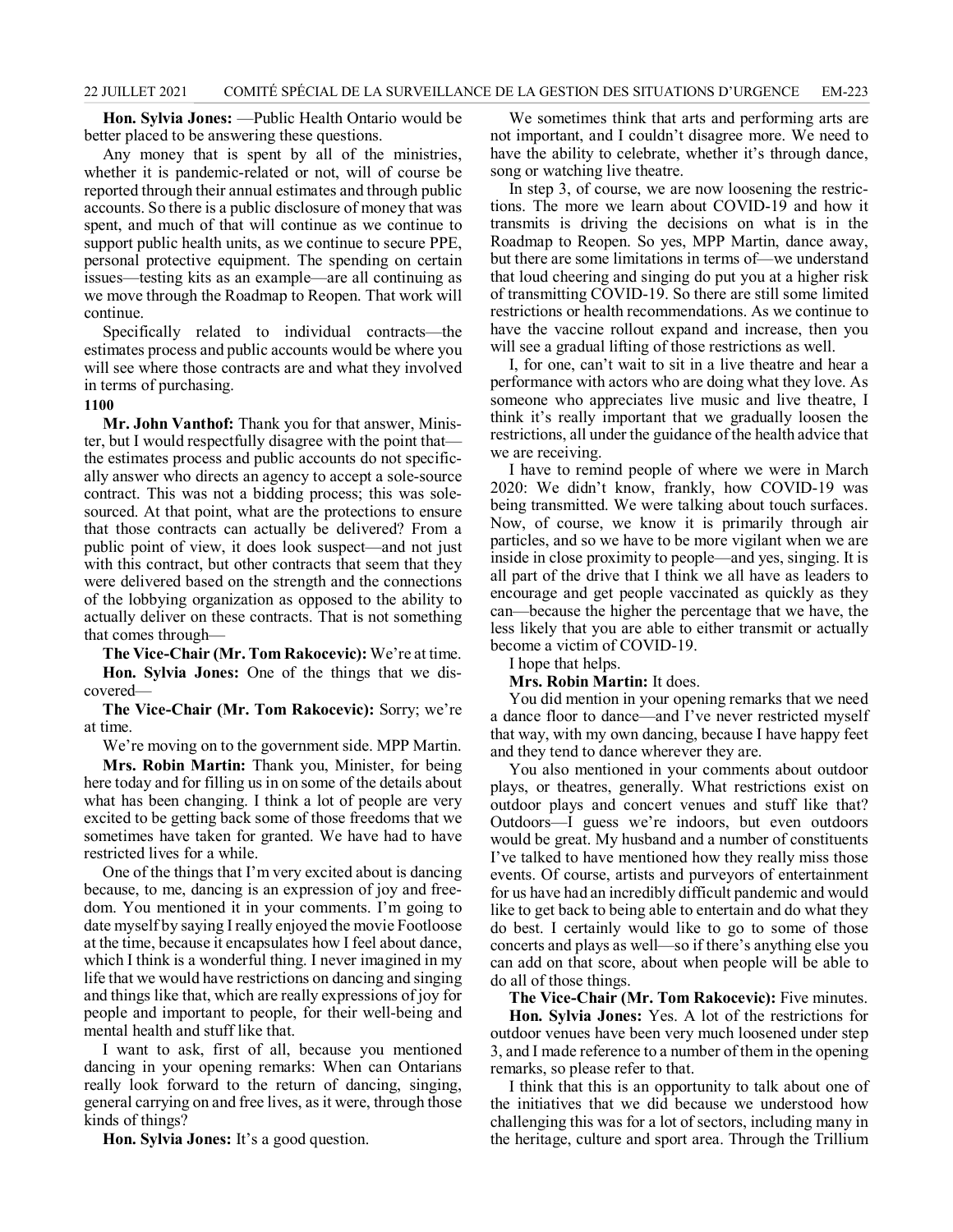grant program, we initiated a community resilience fund. That was very specifically for not-for-profit and charitable organizations who, for reasons because we had the pandemic, were not able to operate in their traditional methods or even fundraise in some cases. Minister MacLeod gave additional money to Trillium, and they have been releasing community resilience funds to allow venues to modify their set-ups to protect their customers and their employees, and also to safely reopen.

The Roadmap to Reopen really is a pathway back to a normal world where we can participate in many of these things.

MPP Martin, on a lighter note, you can dance in your kitchen all you want.

**Mrs. Robin Martin:** I appreciate that. Thank you, Minister.

My colleague MPP Anand has a question.

**The Vice-Chair (Mr. Tom Rakocevic):** You have three minutes and 20 seconds.

**Mr. Deepak Anand:** Minister, it's good to see you, as always.

One thing I have to say about this pandemic, one thing we learned during the pandemic: The only thing certain is the uncertainty.

I want to thank you, the front-line heroes and each and every Ontarian. In this uncertain time, we have certainly come together. We are probably one of the best role models during the pandemic—how we handled it. So I just want to say thank you to you for that.

Minister, at the start of 2021, it was estimated that approximately 32% of Canadians in the labour force between the ages of 15 and 69 worked most of their hours at home.

You can see in today's meeting, as well, that most of us are working virtually, if not at home.

According to a May 2021 Statistics Canada report, up to 80% of workers want to continue working from home.

With the easing of restrictions, do you know when we might be expected to return to the workplace? What is your advice to employees and employers?

**Hon. Sylvia Jones:** Thank you for the question.

As you know, in step 2, the advice was, "If you can work from home, then please do so."

**The Vice-Chair (Mr. Tom Rakocevic):** Two minutes.

**Hon. Sylvia Jones:** Under step 3, that restriction has been lifted, so many employees and business owners are making determinations now on how they want that return to work, safely.

I have to say, though, in my own Ministry of the Solicitor General—we are a 24/7 operational ministry. Police, fire, corrections, probation and parole—all of these individuals have safely continued to work to serve our community. So while there are a number of businesses that are making determinations and decisions now about how they want a return to work, I really have to give a shoutout to so many employees across municipalities. We've had so many employees who, because of the work that they do, had to continue to work on site, and the fact that they were able to do that safely with proper PPE, personal

protective equipment, really speaks to their commitment. We don't think about corrections officers, probation and parole, the police, of course, who have continued to work out in the community to ensure our protection and safety, and I want to specifically thank them for the work that they have been doing all throughout the pandemic.

#### **1110**

**The Vice-Chair (Mr. Tom Rakocevic):** Thirty seconds.

**Mr. Deepak Anand:** My next question is about weddings.

I want to disclose that one of my good friends is getting married, and we are all excited. Secretly, I'm telling you she's also here.

It is one of the few moments in our lives you always remember clearly for the rest of your life. When you talk to people about this, all these people who backed up their wedding days—I truly feel this is one moment we all need to cherish.

My question is, with the step 3 restrictions for weddings, what exact rules should these constituents keep in mind, so that my colleague can—

**The Vice-Chair (Mr. Tom Rakocevic):** We're out of time. Sorry about that.

We're moving on to the independent for his last round of questions.

**Mr. John Fraser:** I would like to say there is a lot of dancing going on, not around the kitchen, but it seems to be around the questions today.

I want to make a point with regard to the minister's comments about the surprise we got in December. My point was, we knew in September that we were going to have vaccines. Whether it was in December or March or May or February, we knew that we were going to have vaccines, so we needed to start planning then. We needed to appoint leadership then. We needed to appoint a secretariat then. The best plan is the one you make far in advance. Every year, we make a budget. So what I fail to understand is why we didn't do that and why there's no openness and transparency around it.

The issue with the secretariat is one where now we're in a situation where the thing that links all those people is that they knew one person, they worked with one person. Being open and transparent about that would have given people confidence, would have said, "This person is here because of this."

If we look at the results of what happened—we were late getting vaccines to the most vulnerable residents, the portal was two weeks late, it was a scavenger hunt for vaccines, and we had to rely on an organic Twitter account to help us get vaccines to people. I don't see that as being a success.

Right now, we're in a different situation. We have a lot of vaccines, and we are in the hardest part of this vaccination campaign—the final 20%, 10%, 15% of people who we need to get vaccinated. And it's more than just being in the right place—there are other things that we need to do. What I saw yesterday is that the government is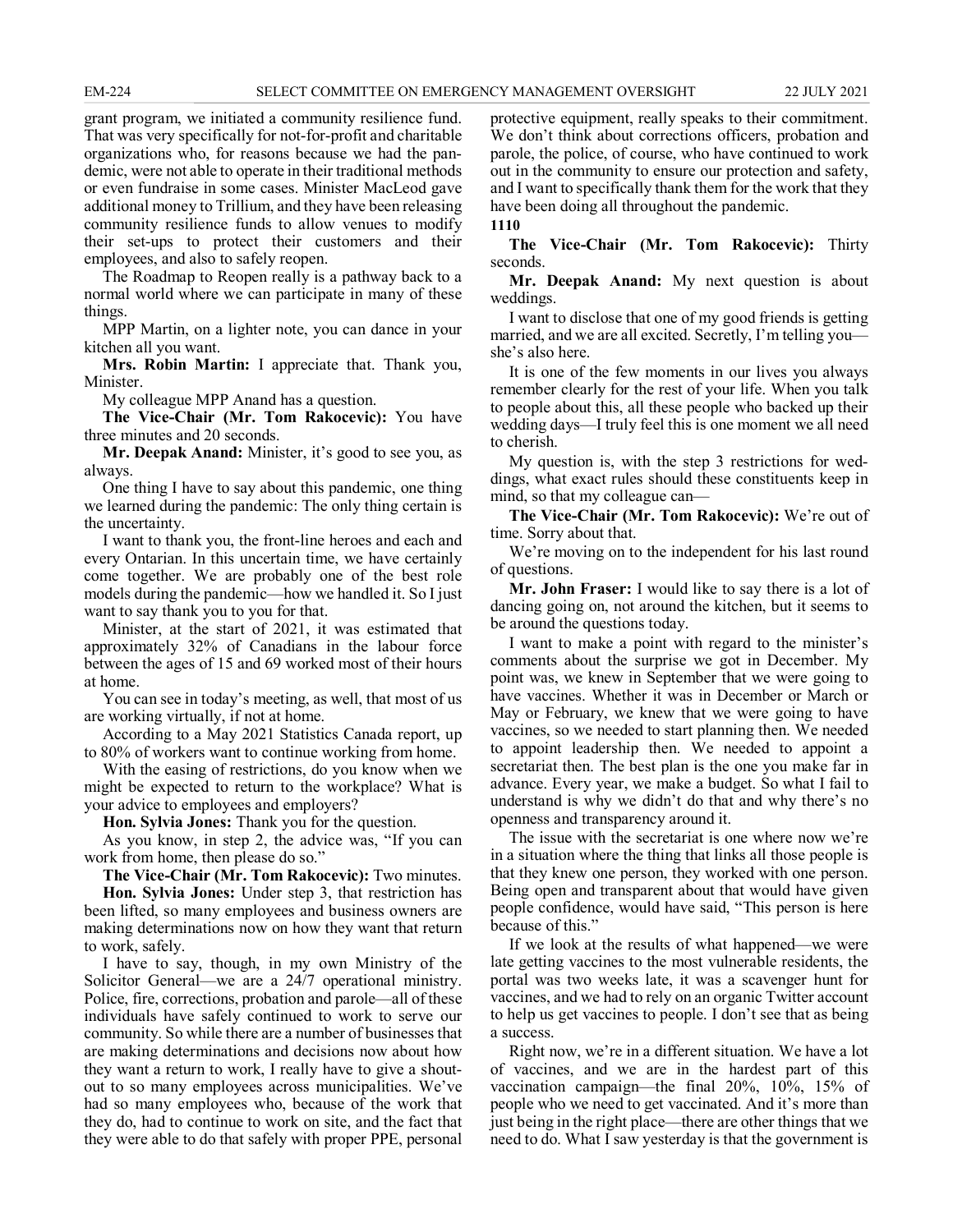just starting to consider that maybe there are some incentives we can give people. Other jurisdictions have done that. What it feels like we're doing is relying on the goodwill of Ontarians, when we have people who are hesitant on vaccines. So I just want to say, I think there needs to be more of an effort, more of a plan for us to get there.

Right now, we don't know who's vaccinated in the education system. No one is tracking that. In long-term care, that's all provided by operators.

I've got two grandkids, and my mom is 89; she's in home care.

Do you think I deserve to know what's happening at the school that my grandkids go to—or my daughter does, my son does?

**The Vice-Chair (Mr. Tom Rakocevic):** Two minutes. **Mr. John Fraser:** Or do you think that I should know if the home care worker who is coming to my home has been vaccinated? I think that's a reasonable thing.

I want to know what the government is doing to help people with those questions.

**Hon. Sylvia Jones:** There is a lot to unpack there, but let's start with the hardest part.

Do you know what the hardest part was, MPP Fraser? The hardest part was when we had such limited vaccines that we had clinicians and ethicists saying, "You must vaccinate these people first and let the others wait." That was very challenging.

**Mr. John Fraser:** But you didn't do it. You didn't get to them.

**Hon. Sylvia Jones:** We absolutely did it.

The other hardest part, MPP Fraser, was in February, when we were promised, from the federal government, vaccine supply that literally dried up for weeks. You want to talk about the challenges and the hardest part of the vaccine rollout? The hardest part was knowing that individuals who needed and wanted a vaccine didn't get it because there was insufficient supply.

I am thrilled that we are now at a place where, literally, public health units across Ontario are receiving whatever they ask for in terms of quantity.

The hardest part? The hardest part was when the city of Ottawa asked for more vaccine than we literally had to give them.

Please do not lecture me on how we did things not ideally. We did what we started out to do: prevent mortality, prevent serious illness, prevent transmission.

We're in a good place, because when you look at our jurisdiction, 79.2% of Ontario residents over the age of 12—name me countries in the world that have those kinds of percentages. We should be proud of the success that we've had with the vaccine rollout—and it is not because of one or two individuals; it was because Ontario residents pulled together and understood how valuable and important it was. Organizations like Vaccine Hunters—

**The Vice-Chair (Mr. Tom Rakocevic):** We're out of time.

We're going to our final round of questions for the official opposition. MPP Singh.

**Ms. Sara Singh:** I'm going to pick up on the questions from MPP Vanthof with respect to contracts that were awarded to companies like Spartan Bioscience and others that are well connected to Tory insiders and lobbyists.

Minister, I don't think that you've really fully answered the questions. To MPP Fraser's quip earlier—I think there's a lot of dancing going on, but it's certainly around the questions.

We need to truly understand the process. I think Ontarians deserve transparency and accountability when it comes to how their tax dollars are being spent and allocated and who they're being allocated to.

We're uncovering, I think, what is a disturbing trend for many that indicates that many PC insiders and those who were able to lobby the government for these contracts were the ones who were actually awarded those contracts.

I think the question, again, still is unanswered, and I think that it is something that is under your purview to respond to, to provide this transparency.

Do you agree that sole-sourced contracts in a global pandemic that came about only after a well-connected Tory lobbyist asked for them is a suspicious use of taxpayers' money, or is this a common practice of the current government?

**Hon. Sylvia Jones:** I'm going to start with where I began with this line of questioning, and that is that public accounts and estimates, of course, will have that transparency that MPP Singh and all of us expect and deserve from our provincial government.

We have oversight with the Financial Accountability Officer; we have oversight with the Auditor General both of whom have already started to weigh in and release some reports related to pandemic spending.

I will say, there is value in sole-sourced contracts—and I will very specifically highlight personal protective equipment. At the beginning of the pandemic, when we understood that without vaccines, people needed to be protected through the use of PPE, we were literally in bidding wars with countries around the world for PPE. What we discovered is that when we do not have Ontario-based and Canada-based companies making this equipment, we as a country and a province are at risk. As a result, we now have, in the province of Ontario, 3M making personal protective equipment. We have taken this opportunity to say, what do we need in the province of Ontario to protect our citizens? One of them is to ensure that we are not unduly relying on one or two countries to provide very critical equipment. We're going to continue to do that. Minister Fedeli in economic development is actively and daily engaged with companies and manufacturers that will be based in Ontario to provide this equipment and other supplies.

#### **1120**

If we're looking at lessons learned, one of the lessons that we should learn and that we have learned is that we do not want to be relying upon one or two countries to provide personal protective equipment. What happened was literally bidding wars on the tarmac for equipment. In some cases, there were situations where we could have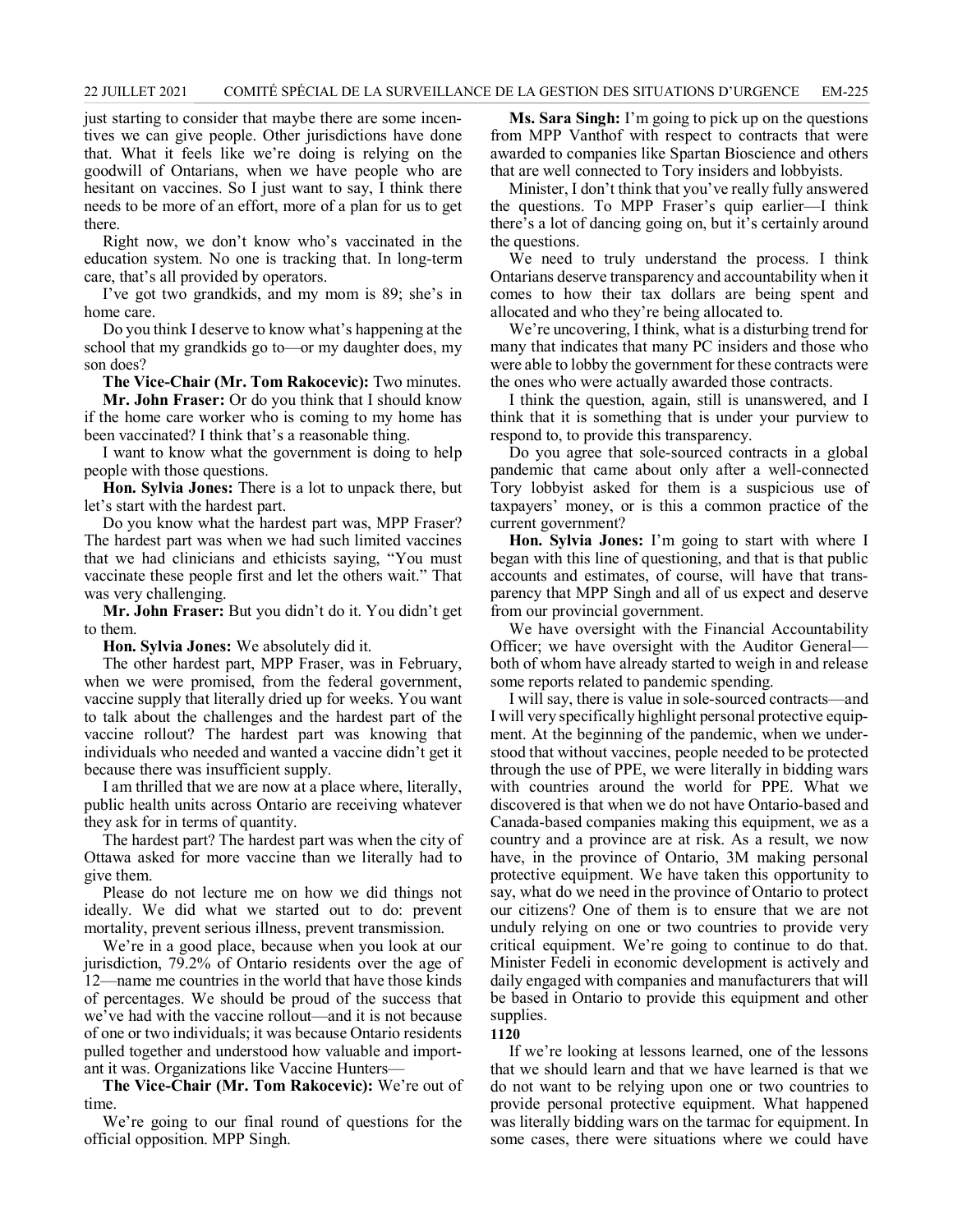done a better job. That's why I am so pleased that we now have, as an example, 3M opening up a manufacturing facility and actually manufacturing personal protective equipment here in the province. That is as a result of the Premier's commitment to make sure that we never have to deal with these types of bidding wars again.

**Ms. Sara Singh:** Minister, just before I pass it over to my colleague John Vanthof—I think that there are so many unanswered questions here with respect to the decisionmaking process in terms of how these sole-source contracts were awarded to, especially, PC insiders and lobbyists and folks who are connected to the Conservatives. This should not be happening in the province of Ontario, and I think that the public deserves accountability and transparency, especially when it comes to your procurement policies.

Are there not procurement policies in place that prevent political influence from selecting companies, as we find here? And what measures are going to be put in place to ensure that, going forward, Ontarians get fair contracts for the services, instead of just rewarding a well-connected Tory lobbyist and insider?

**The Vice-Chair (Mr. Tom Rakocevic):** We're just past the halfway mark.

**Hon. Sylvia Jones:** I have to categorically deny your suggestion that the reason contracts were let was in any way due to political influence. They were let because the need was there and we were preparing and in the middle of a pandemic. The trail and the pathway that you are suggesting is, frankly, not correct, and as the estimates and as the reports come through the various ministries, you will in fact find that to be the case.

It is important that people have transparency and understand where their tax dollars are being spent, which is exactly why we have estimates and have the annual reporting that happens from every ministry, which I'm sure you know.

**Ms. Sara Singh:** Minister, obviously, public accounts and estimates will look into this. But I think that the questions that I'm asking and Mr. Fraser and Mr. Vanthof are asking are around the decision-making process.

It's not just myself here today who has uncovered the trend of rewarding PC insiders and lobbyists; it's also reporters and others in the public who are seeing this disturbing trend play out with how the pandemic was managed.

I'll throw it over to Mr. Vanthof. I'm sure he has some additional questions for you as well.

**The Vice-Chair (Mr. Tom Rakocevic):** MPP Vanthof, you have three minutes and 15 seconds.

**Mr. John Vanthof:** Minister, you spoke of lessons learned, and you categorically denied political intervention.

So let's look at Spartan—a sole-source contract of \$80 million. They're now in bankruptcy protection; \$10 million is in the wind. I don't disagree with you that it's important to have local manufacturing, but it is also incredibly important to make sure, before you sole-source a contract, that the company is actually solvent. The Premier's former press secretary is connected to a lobby organization which is connected to that company.

Do you agree that one of the lessons learned is that before a government gives sole-source contracts, companies should actually be solvent? Is that one of the lessons that we should all learn?

**The Vice-Chair (Mr. Tom Rakocevic):** Two minutes.

**Hon. Sylvia Jones:** Again, I will reiterate: There is a process, both through the estimates committee and through questions placed to Public Health Ontario that it would be very appropriate to have them answer those questions. We have a process in place. We're here to talk about the COVID-19 pandemic and the rollout of the vaccine. If you would like—and it sounds like you are energized with this issue—I would strongly recommend that those questions be placed to Public Health Ontario.

I will again say that when we use sole-source contracts, it is because we need to acquire things quickly in order to protect the people of Ontario. I'll use my own example. In the corrections facilities, we did not use, as a general course of business, personal protective equipment; of course, for the last 18 months, we have been. Securing and acquiring those pieces of equipment went up exponentially during the pandemic, to protect the people of Ontario. That is what we needed to do quickly in order to protect people and make sure that individuals who could not work from home had the opportunity to continue to work safely in settings like long-term-care homes, like retirement homes, like corrections facilities. I'll leave it at that, Chair.

**Mr. John Vanthof:** I fully agree on some of those points, but the proper allocation of funds during the pandemic—I'm sure that the people who lost loved ones in long-term care also care that when you hire people, you hire the best companies, the most—

**Ms. Natalia Kusendova:** Point of order, Chair?

**Mr. John Vanthof:** —and not the best-connected people. I think that hasn't been proven, and you need to have systems in place before those companies are hired.

**The Vice-Chair (Mr. Tom Rakocevic):** We have a point of order.

**Ms. Natalia Kusendova:** I'm just wondering, how do these questions fall within the mandate of the committee, which I believe is to review the rationale for the extension of emergency orders?

**The Vice-Chair (Mr. Tom Rakocevic):** We're out of time anyway—but throughout this committee and since its inception, and even with the other Chair, we've allowed questions relating to COVID-19.

The minister is—basically, it's to her discretion whether or not she wants to answer the question.

The official opposition side is wrapped up, and now we're moving on to the government side, beginning with MPP Kusendova.

**Ms. Natalia Kusendova:** Good morning, colleagues and Minister.

I think we have a lot to celebrate here today. I was looking at our numbers. Today we have only 185 cases in Ontario and only 13 in Peel. When I think back, even to back in May when I was on the front lines with my nursing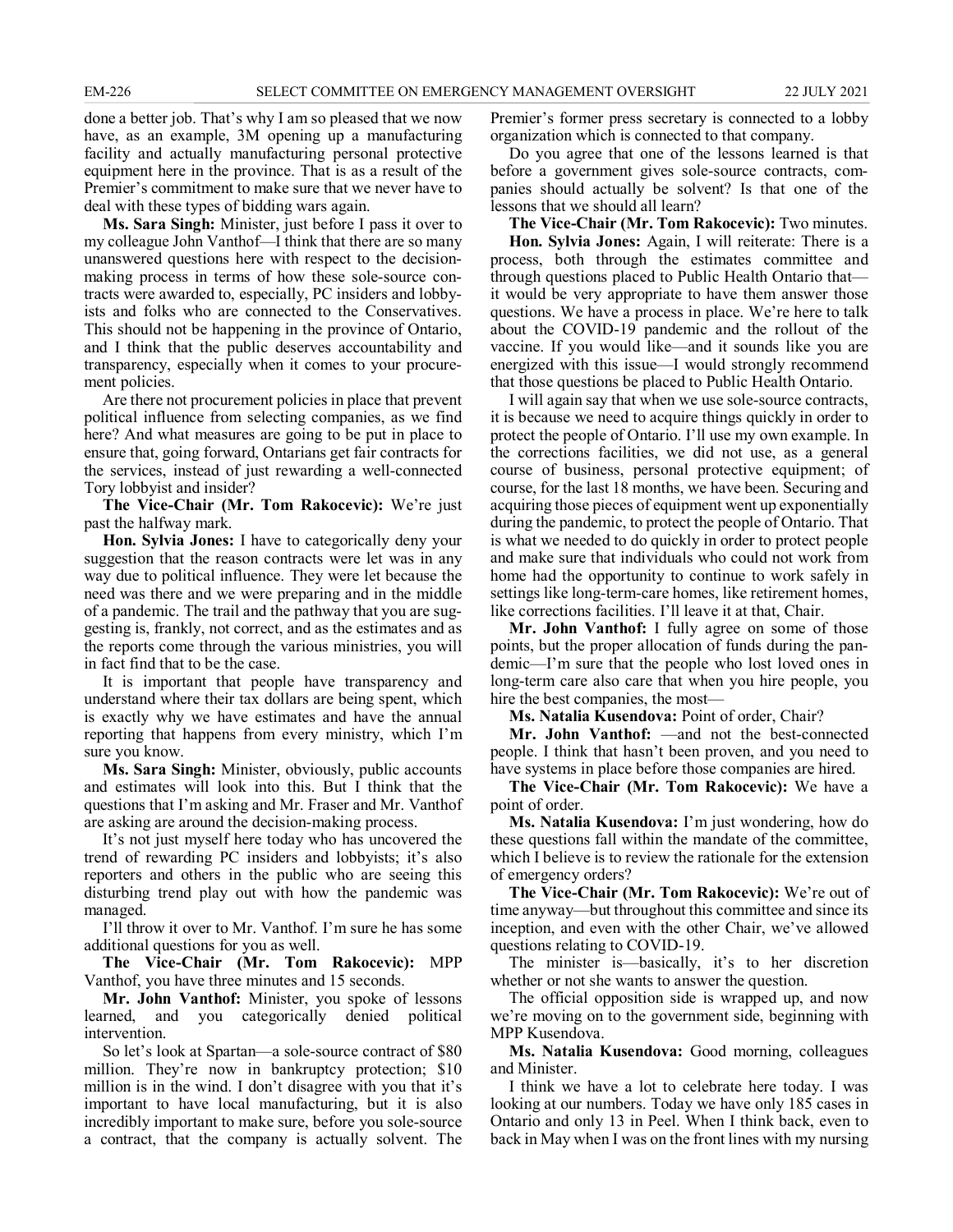colleagues at Etobicoke General Hospital, we had over 2,000 cases. So going from 2,000 to less than 200 is quite phenomenal. In Peel particularly, we had a positivity rate of 20%, and today I believe it's less than 1%. So we have done a phenomenal job, and I want to congratulate the Solicitor General and the entire team for this vaccine campaign, because we're seeing that it's working. People are getting vaccinated. In my community, at Canadian Coptic Centre, we've held a vaccination clinic—very well received by the community. So there are a lot of reasons to celebrate.

Speaking of celebration, as my colleague Deepak Anand mentioned, I am getting married very soon. I'm wondering whether the Solicitor General could give me any tips and pointers on what I should keep in mind to ensure the safety of my guests. Of course, as a leader in my community, I need to make sure that I'm following all the public health measures. I was wondering whether the Solicitor General could expand on and give me some good advice. We will miss her; she will be unable to attend. But I would really appreciate some advice.

**Hon. Sylvia Jones:** Absolutely, and congratulations. It is a very exciting new direction, when you get married.

The regulation that I point to most often is O. Reg. 263/20. It lays out very specifically what the medical advice is on both inside celebrations and outside celebrations.

MPP Kusendova, you know very well, working as a nurse and very much on the front lines, how important it is to limit the spread. We do have amazing numbers in the province of Ontario. Having said that, the transmission rates, as we saw in the Waterloo and Porcupine public health units, which, historically, have been very low, really went through the roof because of the Delta variant and how quickly it can spread.

### **1130**

I want to speak specifically to Peel region, because MPP Kusendova is absolutely right; it was a bit of an epicentre right from the very beginning. It was a challenge for a number of reasons, one of which, of course, is that Pearson airport is located in the municipality, as well as the uniqueness of the workforce—not traditional Monday to Friday, 9 to 5; cannot work remotely—so all of those factors made it a higher risk and higher positivity. When we had sufficient vaccines, the ability to increase—not just providing a per-population dose, but actually an additional 25% really turned the page in order to allow Peel region and Peel Public Health, with the assistance of the province—because, as was mentioned, there were many community-based and faith-based vaccine clinics that were organized by the local community, as well as contracts that were provided through the province of Ontario. So using all of those pieces together really has allowed Peel region to be in a very safe place now.

We just need to get that last mile done. Again, as a health care professional, you know that those conversations will take longer, will be significant, but are critically important. As we move away from the mass immunization clinics to the more targeted areas, through primary care practitioner conversations, that will allow us to make sure that everyone who has any questions about COVID-19 vaccines can have those conversations directly with their physicians.

**Ms. Natalia Kusendova:** I know that our faith and religious leaders have been absolutely phenomenal in helping us address some of the questions around vaccine hesitancy, and having people come in to their familiar place of worship gives them a lot of comfort. It certainly helped to boost our vaccination numbers.

I will pass it on now to my colleague MPP Oosterhoff. **The Vice-Chair (Mr. Tom Rakocevic):** MPP Oosterhoff, you have five minutes, 20 seconds.

**Mr. Sam Oosterhoff:** Thank you very much, Minister, for coming before the committee and for now 14 times of hearing the questions of members.

My question is with regard to the benchmarks for exiting step 3 as we move forward. Could you speak to those benchmarks and how the decision was made to arrive at those particular benchmarks?

**Hon. Sylvia Jones:** Great question.

First of all, of course, we do want to see everyone 12 plus, 80% of Ontario residents, receiving their first dose. As I mentioned earlier, 79.2% of Ontario residents, as of yesterday, have already received their vaccine, and again, of 12-plus Ontarians, 63.4% have received their second dose and are therefore fully vaccinated. Those are two of the benchmarks, but they're not all of the benchmarks.

We also, with the advice of the health table, medical experts and organizations like NACI, the National Advisory Committee on Immunization, want to have some ability to monitor as we move through the steps.

As you know, MPP Oosterhoff, step 3 is the final step, and now it is just a matter of lifting the remaining restrictions. Through the Roadmap to Reopen, we are doing that. We do want to have approximately 21 days in between the steps. As you saw with between step 1 and step 2, we were able to shrink the days by a few, primarily because people really stepped up and got vaccinated as quickly as they could. That will continue. We will continue to monitor things like the positivity rate—they call it the R factor—within communities. We'll monitor ICU, intensive care unit, beds and hospitalizations, because we don't want to put additional pressure on our health care system unnecessarily. All of those pieces together—and I'll stop and let you speak.

**Mr. Sam Oosterhoff:** It builds off of MPP Kusendova's point.

I think what you just mentioned is really important the hospitalization and ICU numbers.

I would say there was a bit of on obsession with just case numbers, really, before we saw the vaccine uptake. What I know is that, as a result of the vaccination, those case numbers now have a divergence in them. It used to be that 4.7% of people would end up in the hospital—if you had 1,000 cases, you knew 47 people were going to the hospital—pretty much as a metric. But that's no longer the case because of this divergence in the hospitalization rate as a result of the efficacy of the vaccine.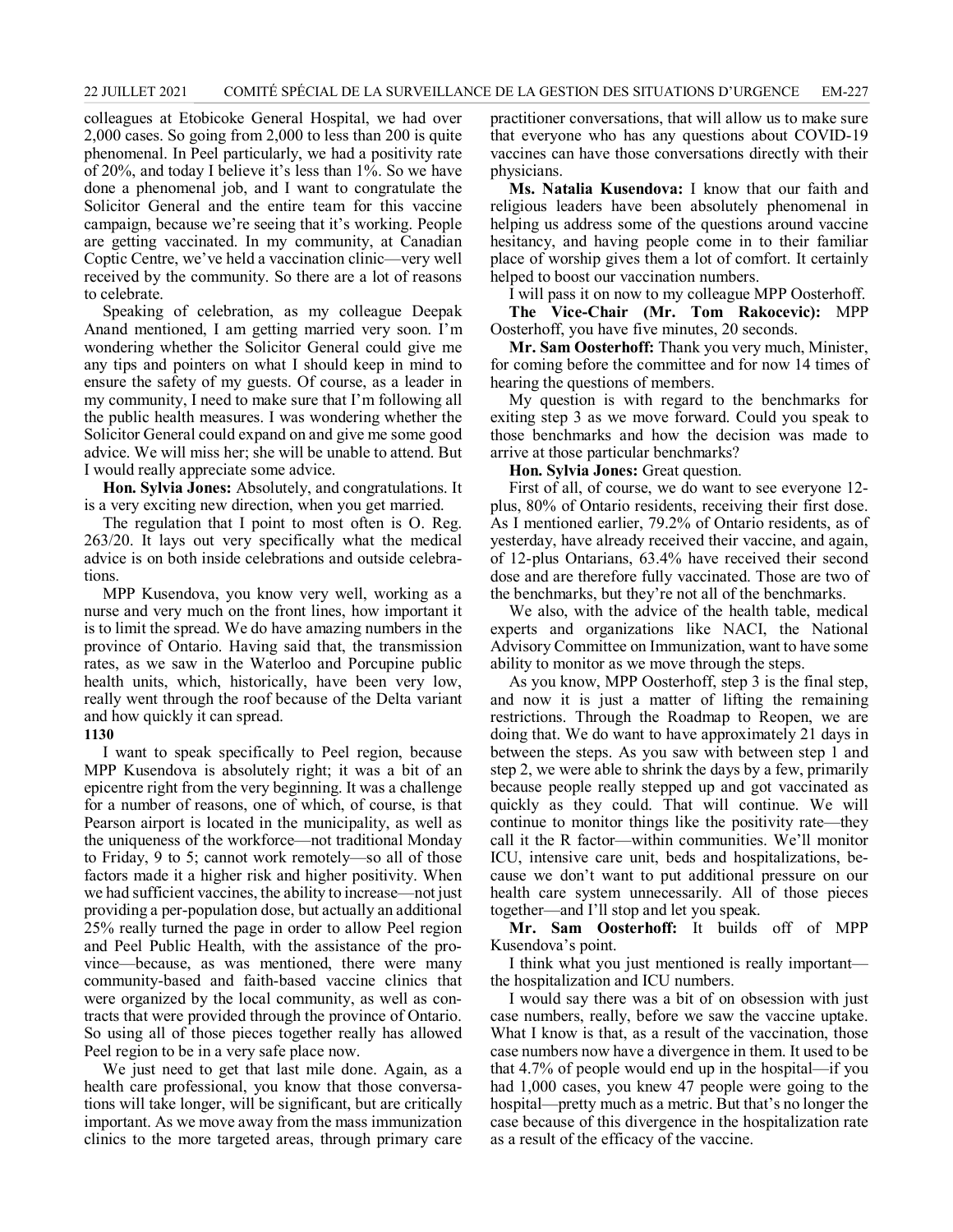I'm wondering if you could speak a little bit to what we're seeing in other jurisdictions that are seeing cases take off a bit—but they're not seeing the hospitalizations take off. What do you think that means? What's a lesson in that for Ontario?

I think we are going to see the numbers go up this fall, with seasonality, but hopefully we won't see the hospitalizations and ICUs increase.

**The Vice-Chair (Mr. Tom Rakocevic):** Two minutes.

**Hon. Sylvia Jones:** It is, frankly, why it is not just one data point that we're monitoring.

I'm guessing that you are referring to both Israel and the UK. They loosened their restrictions quite dramatically, and of course, they are now seeing those increases.

Australia, which historically has done a very good job, unfortunately is now in a pretty strict lockdown.

What we have found so far—and this is with the variants that are currently in Ontario—is that even with one dose, if you do test positive for COVID-19, you are far less likely to have to be hospitalized or in an intensive care bed. We're going to watch that really closely, because already in other jurisdictions in Canada, they're dealing with the Gamma variant, which we have not seen here in Ontario as of now.

This is why I spoke earlier about reinforcing, with the federal government—test, test, test, and monitor at the border. We want to know very quickly if there are emerging variants that are going to impact our health care system.

**Mr. Sam Oosterhoff:** I want to make sure MPP Park has the opportunity to ask questions, so I'll thank you very much, Minister.

**The Vice-Chair (Mr. Tom Rakocevic):** We have 40 seconds.

**Ms. Lindsey Park:** All right. Maybe just a quick highlight, Minister, of any changes to the orders or extensions that have happened since our last meeting—because I believe we were in step 2 or entering step 2 at our last meeting, and now we're in step 3.

**Hon. Sylvia Jones**: Most of the changes occurred with O. Reg. 263/20. The need for O. Reg. 82/20 has been eliminated.

So now it's really about monitoring what we can do on our Roadmap to Reopen. Again, 18.6 million Ontario residents have received a first dose of vaccine. It's an incredible success story, truly.

**The Vice-Chair (Mr. Tom Rakocevic):** We're at time. That concludes the meeting.

Thank you, again, Minister, for appearing here at the 14th meeting of this committee. It's much appreciated. I hope you continue to have a good summer.

We'll pause for a moment as we move into closed session for report-writing.

*The committee continued in closed session at 1138.*